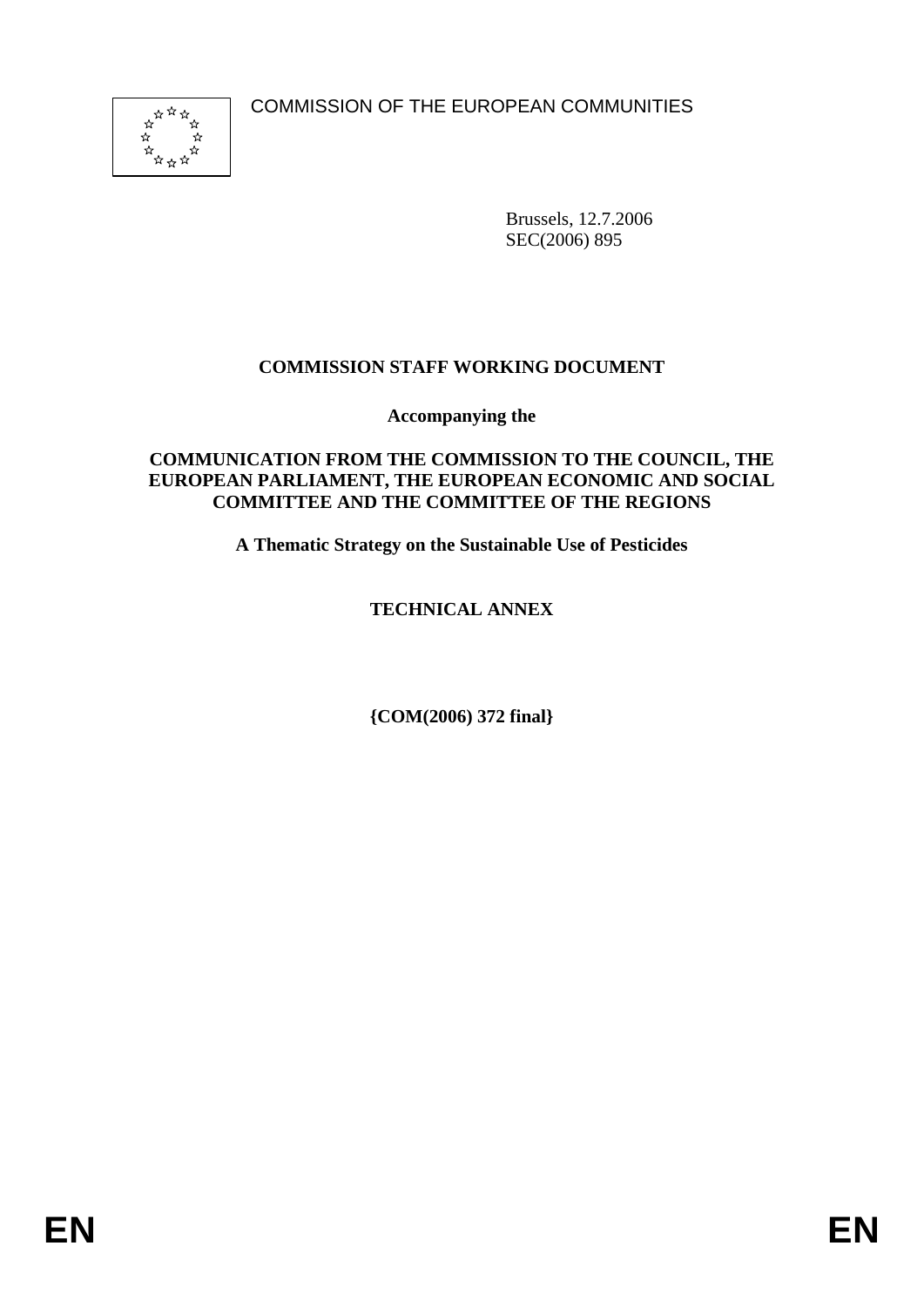# **TABLE OF CONTENTS**

| 1.      |                                                                                                                                                                   |  |
|---------|-------------------------------------------------------------------------------------------------------------------------------------------------------------------|--|
| 2.      |                                                                                                                                                                   |  |
| 2.1.    | New measures that cannot be integrated into existing instruments  4                                                                                               |  |
| 2.1.1.  | Establishment of National Plans to reduce hazards, risks and dependence on<br>chemical control for plant protection (National Action Plans - NAPs) 4              |  |
| 2.1.2.  |                                                                                                                                                                   |  |
| 2.1.3.  | Creation of a system of awareness raising and training of all professional users and                                                                              |  |
| 2.1.4.  |                                                                                                                                                                   |  |
| 2.1.5.  |                                                                                                                                                                   |  |
| 2.1.6.  |                                                                                                                                                                   |  |
| 2.1.7.  |                                                                                                                                                                   |  |
| 2.1.8.  | Storage and handling of pesticides and their packaging and remnants<br>8                                                                                          |  |
| 2.1.9.  | Promotion of low pesticide-input farming, creation of conditions for implementation<br>of Integrated Pest Management (IPM) and development of standards for IPM 9 |  |
| 2.1.10. | Measuring progress in risk reduction through appropriate indicators 10                                                                                            |  |
| 2.1.11. | Establishment of a system of information exchange at Community level 11                                                                                           |  |
| 2.1.12. | Improved systems for the collection of information on distribution and use 12                                                                                     |  |
| 2.2.    |                                                                                                                                                                   |  |
| 2.2.1.  | Improved systems for monitoring compliance with the legal requirements  13                                                                                        |  |
| 2.2.2.  |                                                                                                                                                                   |  |
| 2.2.3.  |                                                                                                                                                                   |  |
| 2.2.4.  |                                                                                                                                                                   |  |
| 2.2.5.  |                                                                                                                                                                   |  |
| 2.2.6.  |                                                                                                                                                                   |  |
| 2.2.7.  |                                                                                                                                                                   |  |
| 2.3.    | Measures/actions that are currently not proposed to be part of the Strategy  18                                                                                   |  |
| 2.3.1.  |                                                                                                                                                                   |  |
| 2.3.2.  |                                                                                                                                                                   |  |
| 3.      |                                                                                                                                                                   |  |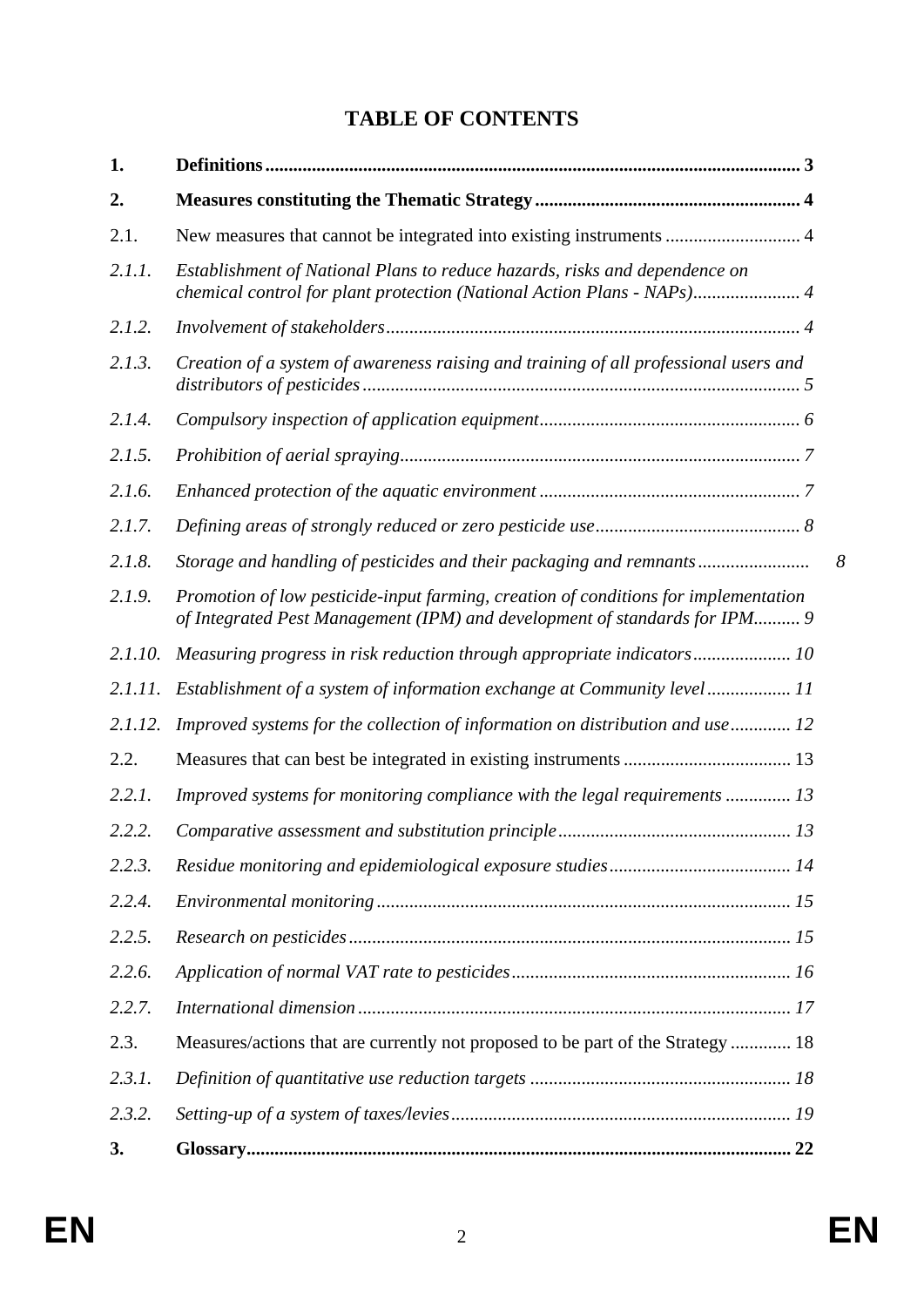### **1. DEFINITIONS**

Pesticides are active substances and products designed to influence fundamental processes in living organisms and, therefore, may have the potential to kill or control harmful organisms such as pests. There is no unique definition of the term pesticides in Community legislation. The Food and Agriculture Organisation (FAO) defines pesticides as:

"Any substance or mixture of substances intended for preventing, destroying or controlling any pest, including vectors of human or animal disease, unwanted species of plants or animals causing harm during or otherwise interfering with the production, processing, storage, transport or marketing of food, agricultural commodities, wood and wood products or animals feedstuffs, or substances which may be administered to animals for the control of insects, arachnids or other pests in or on their bodies. The term includes substances intended for use as a plant growth regulator, defoliant, desiccant or agent for thinning fruit or preventing the premature fall of fruit, and substances applied to crops either before or after harvest to protect the commodity from deterioration during storage and transport".

In the Community legislation, pesticides have been divided into two major groups: plant protection products and biocidal products. The most important pieces of legislation are:

Directive  $91/414/EEC<sup>1</sup>$  concerning Plant Protection Products (PPP), which are active substances and preparations containing one or more active substances that are used to protect plants or plant products against harmful organisms (pests) or prevent the action of such organisms. They can function in many ways e.g. by killing pests, but also in other ways such as by creating a physical barrier, by repelling, by attracting pests away from plants, by regulating the growth of the plants etc.. PPPs are used in a wide spectrum of applications, such as agriculture, landscape gardening and along transport routes. PPP are also used in forestry and domestic gardening.

Directive  $98/8/EC^2$  concerning biocidal products, which are active substances and preparations containing one or more active substances that are used to destroy, deter, render harmless, prevent the action of, or otherwise exert a controlling effect of unwanted or harmful organisms (pests) utilised in non-agricultural sectors, e.g. for purposes such as wood preservation or disinfection, household uses, etc. Borderlines between PPP and biocides have been clarified and documented<sup>3</sup>.

Directive  $2001/82/EC^4$  concerning veterinary medicinal products, which covers pesticides administered to animals for the control of insects, arachnids or other pests in or on their bodies.

http://www.europa.eu.int/comm/food/fs/ph\_ps/pro/wrkdoc/wrkdoc17\_en.html)

<u>.</u>

<sup>1</sup> Council Directive 91/414/EEC of 15 July 1991 concerning the placing of plant protection products on the market (OJ L 230, 19.8.1991, p. 1).

Directive 98/8/EC of the European Parliament and of the Council of 16 February 1998 concerning the placing of biocidal products on the market (OJ L 123, 24.4.1998, p. 1).

Guidance document agreed between the Commission services and the competent authorities of the Member States for the biocidal products Directive 98/8/EC and for the plant protection products Directive 91/414/EC (available at:

Directive 2001/82/EC of the European Parliament and of the Council of 6 November 2001 on the Community code relating to veterinary medicinal products (OJ L 311, 28.11.2001, p. 1).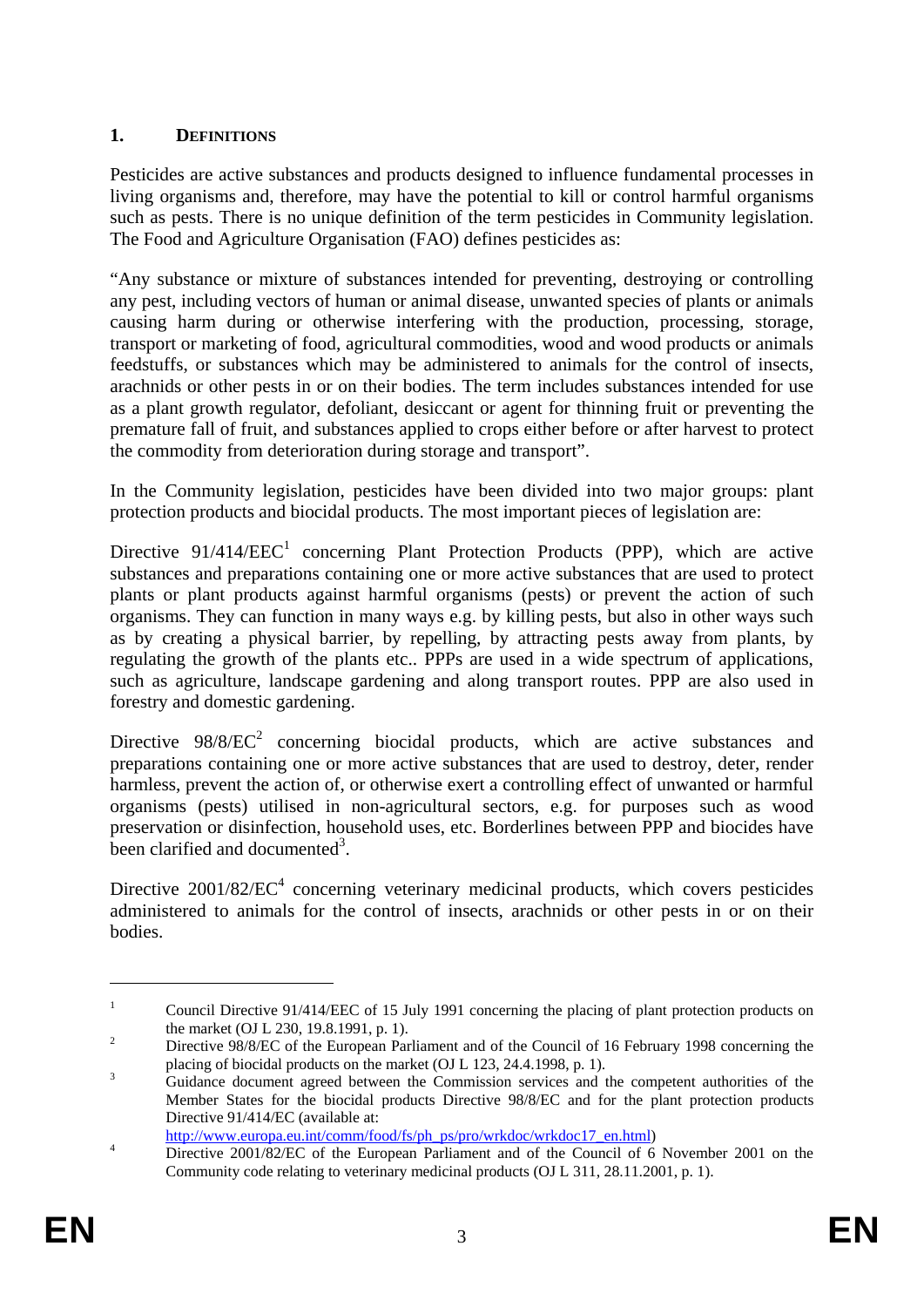#### **2. MEASURES CONSTITUTING THE THEMATIC STRATEGY**

The Communication from the Commission on the Thematic Strategy on the Sustainable Use of Pesticides<sup>5</sup> provides for the general framework, the necessary background information and the content of the Strategy.

Thematic Strategies are new tools, which follow a holistic concept in addressing a specific topic. A lot of emphasis has therefore been put on integration of the measures of the Strategy in existing policies and legislation. Only when integration into other instruments or policies is not possible, new legislation – in particular a Framework Directive on the Sustainable Use of Pesticides – or other appropriate instruments are proposed.

In accordance with this concept, this Technical Annex will describe in more detail, following the outline given in the Communication, the measures that will be part of the Thematic Strategy – either proposed as part of a new instrument or integrated into existing instruments – and those measures that were evaluated, but are eventually not proposed as part of the Thematic Strategy.

As for the new instruments, the Communication is accompanied by a proposal for a Directive of the European Parliament and the Council (hereinafter referred to as the draft Directive) setting out a framework of legal requirements to achieve a sustainable use of pesticides. In parallel, the Commission proposes a draft Regulation of the European Parliament and the Council with regard to the collection of statistical information on sales and use of plant protection products. Obviously, measures that are best integrated into existing instruments have to respect the timetables and procedures for adoption foreseen in these instruments.

#### **2.1. New measures that cannot be integrated into existing instruments**

*2.1.1. Establishment of National Plans to reduce hazards, risks and dependence on chemical control for plant protection (National Action Plans - NAPs)* 

The setting up and implementation of national action plans in the Member States will be a cornerstone of the Thematic Strategy. Experience in several Member States has shown that such national action plans have been highly successful to achieve a more sustainable use of pesticides.

In the draft Directive, Member States will be obliged to set up NAPs that will set individual objectives to reduce hazards, risks and dependence on chemical control for plant protection, and group together all objectives to be achieved under Community legislation related to pesticides (including the Framework Directive). In setting up their NAPs, Member States have to pay attention to good co-ordination and integration avoiding overlaps with the river basin management plans under the Water Framework Directive, the management plans under the Habitats Directive, and national/regional rural development plans. Member States will have two years to establish their plans and start implementing the required measures.

### *2.1.2. Involvement of stakeholders*

In the spirit of what is foreseen in Directive 2003/35/EC providing for public participation in respect of the drawing up of certain plans and programmes relating to the environment<sup>6</sup>,

<sup>5</sup> COM(2006) 372.

<sup>6</sup> OJ L 156, 25.6.2003, p. 17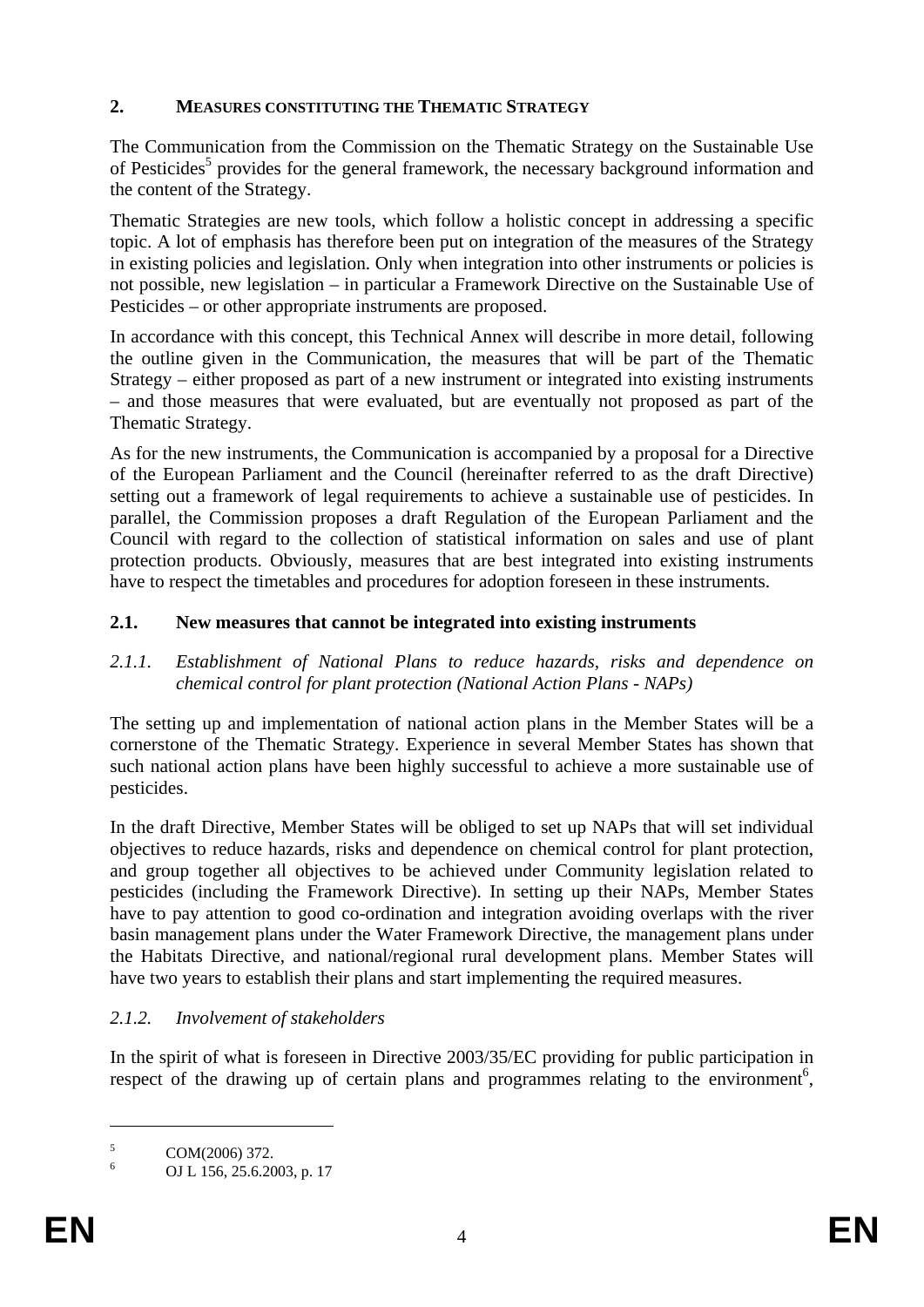involving all stakeholders is essential for the success of the Thematic Strategy. Therefore, when setting up, implementing, and revising their NAPs, Member States should ensure appropriate participation of all relevant stakeholders. Member States should ensure sufficient co-operation with other relevant stakeholder groups such as those established under the Water Framework Directive for the river basin management plans, those established under the Habitats Directive for the Natura 2000 management plans, and those for the elaboration of rural development plans.

The draft Directive contains provisions that Member States shall ensure that the core provisions on participation foreseen in Directive 2003/35/EC are also applied in the development of the NAPs. The detailed arrangements for public participation and the level at which this will be organised should be determined by the Member States so as to give the public early and effective opportunities to participate in the process.

#### *2.1.3. Creation of a system of awareness raising and training of all professional users and distributors of pesticides*

In order to ensure that those who use pesticides (in particular professional users) are fully aware of the risks linked to this use, Member States will have to set up systems of training and official recognition of training attendance (*via* certificates) for professional users and distributors. The programme of the training shall include *inter alia* notions on legislation, risks from pesticide use, safe practices for storing, handling and disposing of pesticides and their packaging, notions on Integrated Pest Management and low-pesticide input cultivation techniques, maintenance of application equipment. Moreover, the general public should be better informed through awareness raising campaigns, information passed on through retailers/distributors, and other appropriate measures.

In the draft Directive, Member States are obliged to ensure that all professional distributors and users of pesticides have access to appropriate training. Distributors selling pesticides classified as toxic or very toxic shall have at least one person in their employment who has attended a whole training session and who has to be present and available at the place of sales to provide information to customers regarding pesticide use. Distributors selling pesticides to non-professional users will have to provide general information regarding the risks on pesticide use. The organisational aspects (like the training institutions/organisms involved, certification of training bodies, financing aspects, licensing bodies, training frequency, etc.) remain at the discretion of the Member States.

Regulation (EC) No  $1698/2005<sup>7</sup>$  already offers some possibilities for providing financial incentives for the training of farmers and agricultural workers (in particular in Article 20).

Member States will report on the measures they have set up and the Commission, in cooperation with the Thematic Strategy Expert Group (see Chapter 2.1.11), will develop guidelines for training and education of farmers, professional users and distributors, taking into account the diversity of situations in the various regions of the Community, which would address:

– a minimal list of elements to be included in the training courses, like legislation, toxicology, ecotoxicology, low-pesticide pest-control systems, non-chemical alternatives,

Council Regulation (EC) No 1698/2005 of 17 20 September 2005 on support for rural development by the European Agricultural Fund for Rural Development (EAFRD) (OJ L 277, 21.10.2005, p. 1).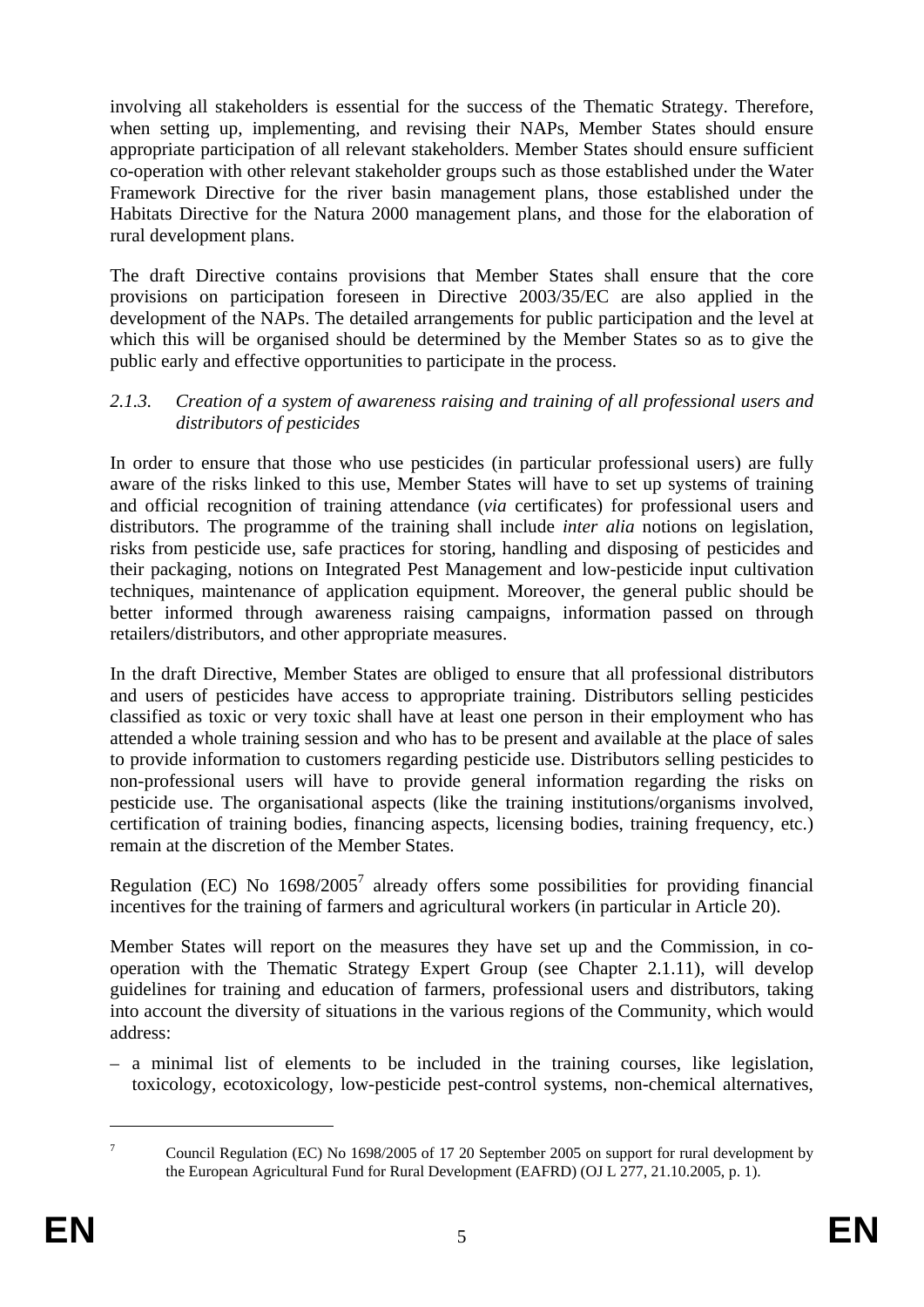comparative assessment, environmental management, pest forecasting, good practice integrating IPM concepts, compliance with measures adopted in the context of the Water Framework Directive 2000/60/EC, etc.;

- the minimal compulsory training frequency possibly as a function of the category of users;
- special training and licensing requirements for users entitled to apply more hazardous pesticides;
- guidelines for mandatory training and certification / licensing of distributors / retailers;
- duration of validity and required qualification for certificates/licences delivered to the distributors and professional users;
- legal obligations that those certificates / licences shall imply for the stakeholders concerned: for instance, any intentional misuse or misinformation would lead automatically to the withdrawal of certificates/licences;
- obligation for distributors / retailers of informing non-professional users and alternative information campaigns for the non-professional users.

### *2.1.4. Compulsory inspection of application equipment*

Well designed and maintained application equipment is key to reduce adverse impacts of pesticides on human health (in particular the operators) and the environment, and to guarantee the most efficient and economic use by ensuring compliance of the actual quantities applied with the authorised dosages. Following the examples already set in some Member States, the draft Directive requires Member States to set up regular control and maintenance verifications of application equipment in use. This would thus also apply to equipment already in use in those Member States where an equivalent measure was not implemented before. The legal obligations should establish:

- the objectives of the control (regular and reproducible spraying pattern, identification of unsuitable apparatus, etc.) and the conditions of validity of the certificate delivered by the control body;
- the listing of essential requirements which have to be fulfilled, for instance by adhering to existing or newly developed CEN standards for the control methodologies.

Essential environmental protection requirements for the placing on the market of new pesticide application equipment should be ensured as well. A legislative proposal to this end should be adopted at the latest by 2008, possibly within the framework of Directive 2006/42/EC on Machinery. For new equipment or parts thereof, e.g. nozzles, specific standards should be developed in support of those requirements. This would allow requiring use of such material as a risk mitigation method in certain vulnerable situations (e.g. particular nozzle-types which decrease spray-drift for the protection of surface water).

The organisational aspects (like public or private inspection systems, quality control of inspection bodies involved, financing, fees to be paid by owners, etc.) will remain at the discretion of the Member States, who will have to report to the Commission. Through cooperation between the Member States and stakeholders in the Thematic Strategy Expert Group, guidance and best practices should be developed. Possibilities to support farmers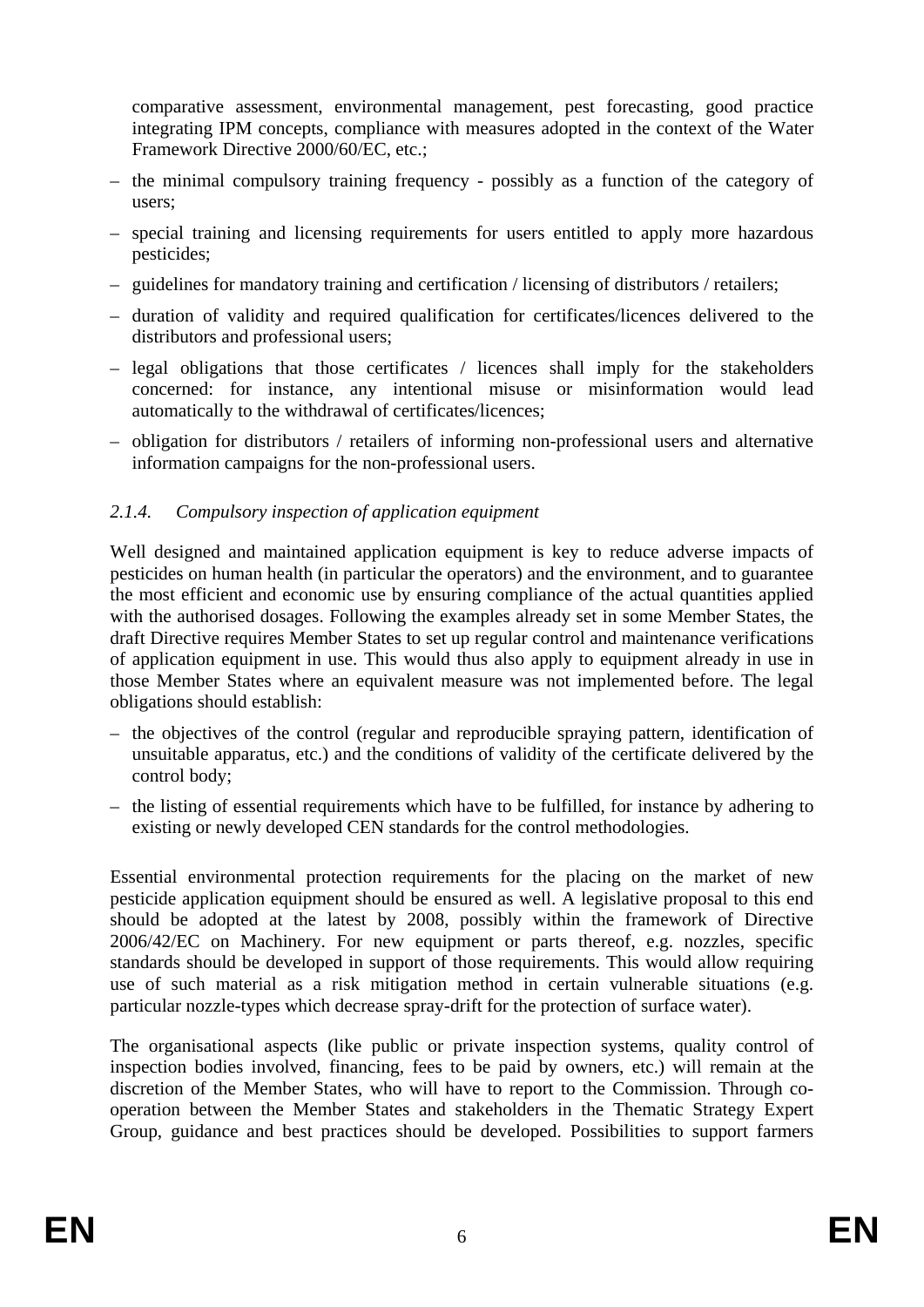under Regulation (EC) No 1698/2005 in order to upgrade or replace their spraying equipment could be examined, where necessary.

# *2.1.5. Prohibition of aerial spraying*

Aerial spraying of pesticides has the potential of causing significant adverse impacts on human health and the environment, in particular from spray drift. Therefore, it should only be used by way of derogation where it represents clear advantages and also environmental benefits compared to other spraying methods, or where there are no viable alternatives.

The draft Directive therefore requires Member States to ban aerial spraying, allowing derogation for crops and areas where aerial spraying can have advantages or environmental / health benefits (e.g. treatment of larger surfaces in shorter time which allows quicker response to pest forecasting and weather conditions, less refilling / washing and tank residues, reduced operator exposure, etc.) or where there are no viable alternatives (e.g. on specific crops such as rice, forests, etc.). Member States will have to report on these derogations, which will be discussed in the Thematic Strategy Expert Group in order to define guidelines and criteria.

Among the conditions for derogation, the following seem indispensable:

- pilots have to be well trained and certified / licensed for pesticide spraying;
- the equipment used has to be specifically designed, certified, and maintained;
- modern technologies (model calculations, specific nozzles, reduced boom width, etc.) need to be fully exploited to further reduce risks;
- detailed log-books about substances used and use conditions have to be maintained.

### *2.1.6. Enhanced protection of the aquatic environment*

Specific measures to protect surface and groundwater are required to reduce the risks from pesticides to the aquatic environment. A number of pesticides are identified as priority hazardous substances or hazardous substances in the Water Framework Directive (2000/60/EC) and therefore specific measures will be taken with regard to them. Overall, coherence between the Water Framework Directive (WFD) and the Directives 91/414/EEC and 98/8/EC needs to be strengthened in order to better enforce risk mitigation measures concerning the aquatic environment decided within the product authorisation by adequate provisions in the WFD.

The draft Directive will require Member States to establish pollution reduction programmes addressing pesticides in the framework of the River Basin Management Plans, which must include, among others, measures such as mandatory buffer strips or the use of particular technical equipment reducing spray drift. Strongly reduced or zero use of pesticides shall be ensured by Member States in the specific safeguard zones according to Article 7(3) of Directive 2000/60/EC (Water Framework Directive). Member States will also have to ensure that application of pesticides is reduced as far as possible on or along infrastructure close to water bodies (like railway lines or roads), on sealed surfaces with high risk of run-off into surface water or sewage systems, or on very permeable surfaces.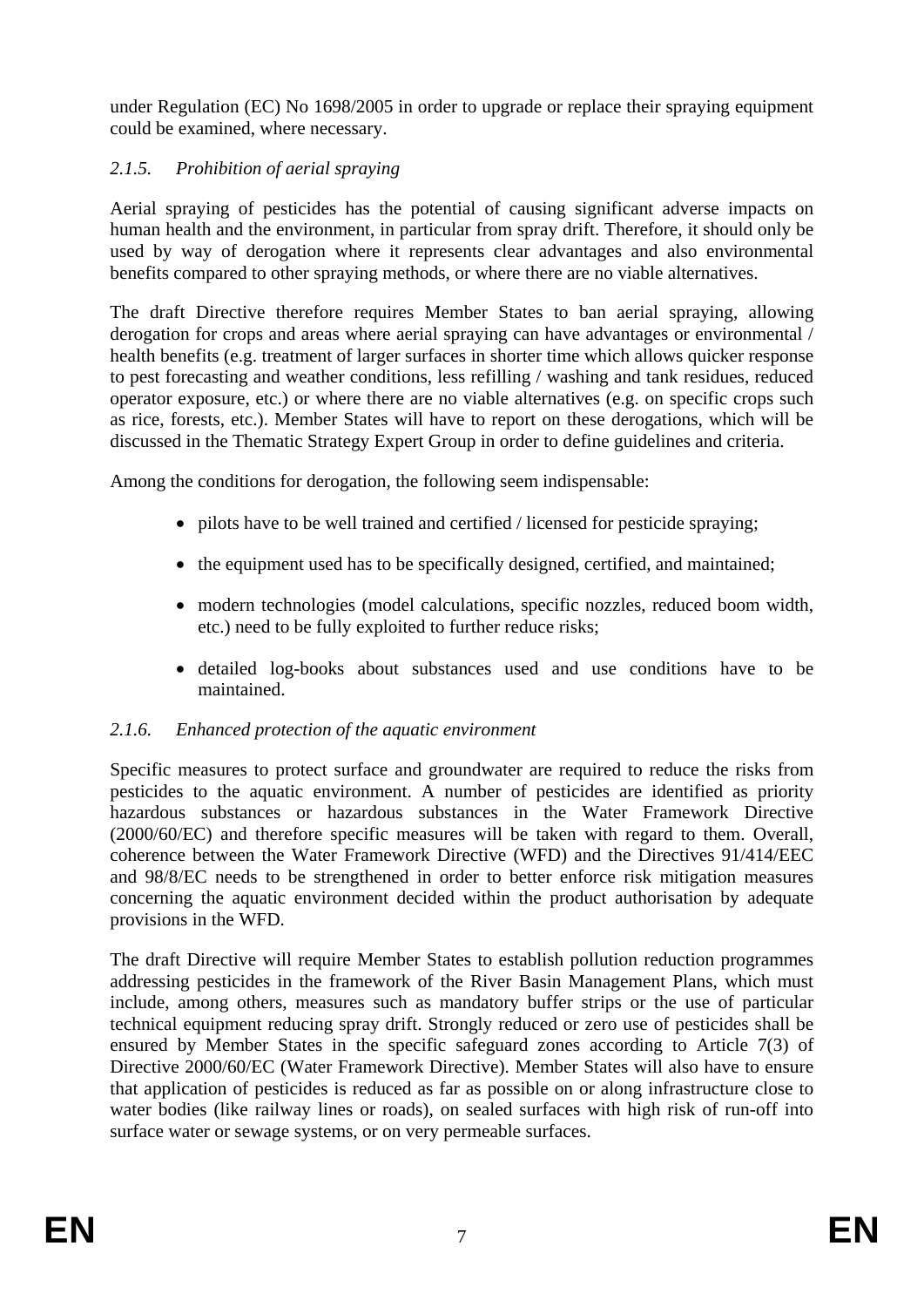Some of the measures in the pollution reduction programmes can also be combined with measures foreseen in Chapter 2.1.4 of this Technical Annex, such as the mandatory use of special nozzles or other equipment to reduce diffuse emissions from spray-drift, or in Chapter 2.1.8, such as biobeds to address point source pollution. Close co-ordination with the development and content of the river basin management will be important to avoid gaps or contradiction.

Also, for each substance being evaluated under Directive 91/414/EEC, specific risk reduction measures relevant for the protection of the aquatic environment could be spelled out in more detail and, where appropriate, become a part of the river basin management plans.

It will be important to examine what kind of assistance can be given to farmers in order to implement these risk mitigation measures, e.g. support introduced by Regulation (EC) No 1698/2005, which could be used to support investments into specific equipment, or support under the set-aside provisions of Regulation (EC) No 1782/2003 for measures such as untreated buffer strips and planting hedges.

In addition, the Commission will propose shortly a Directive of the European Parliament and the Council setting environmental quality standards in the field of water policy, which do also include mandatory standards for certain pesticides. These standards will have to be observed and the measures spelt out above will be important elements in the strategies to comply with them.

# *2.1.7. Defining areas of strongly reduced or zero pesticide use*

Member States should in coherence with measures taken under other legislation – and when considered appropriate to achieve the objectives defined in that legislation - designate areas with strongly reduced or zero use of pesticides. This could be the case for the special areas of protection designated in accordance with Directive 92/46/EEC (Habitats Directive) and Directive 79/409/EEC (Birds Directive) constituting the Natura 2000 network. Such areas should also be designated as a function of the specific protection needed by vulnerable groups such as children (e.g. playgrounds, except where non-chemical alternatives are not available and where the risks associated with the specific pest are important, e.g. allergenic plants) or the need to preserve biodiversity.

In the draft Directive, Member States are obliged to designate zones of strongly reduced or zero pesticide use and have to inform the Commission about the extent of such zones as well as the reasons for the designation, in particular also the relevance for other legislation. Member States should pay particular attention to the activities of regional / local authorities in this context and their practices of using pesticides in areas where public exposure might be high (such as public parks, playgrounds etc.). The Commission and the Member States in the Thematic Strategy Expert Group will examine which zones have been designated by the Member States to develop guidance, criteria for selecting areas, and best practices.

# *2.1.8. Storage and handling of pesticides and their packaging and remnants*

Empty packaging have to be collected in accordance with the rules for waste, in order to avoid that they are stored carelessly and eventually pollute the environment. Obsolete pesticides have to be treated in accordance with the rules for hazardous waste. Collected packaging (which after triple rinsing is considered as non-hazardous in most Member States) should be treated for possible re-use and ultimately destructed under controlled conditions. The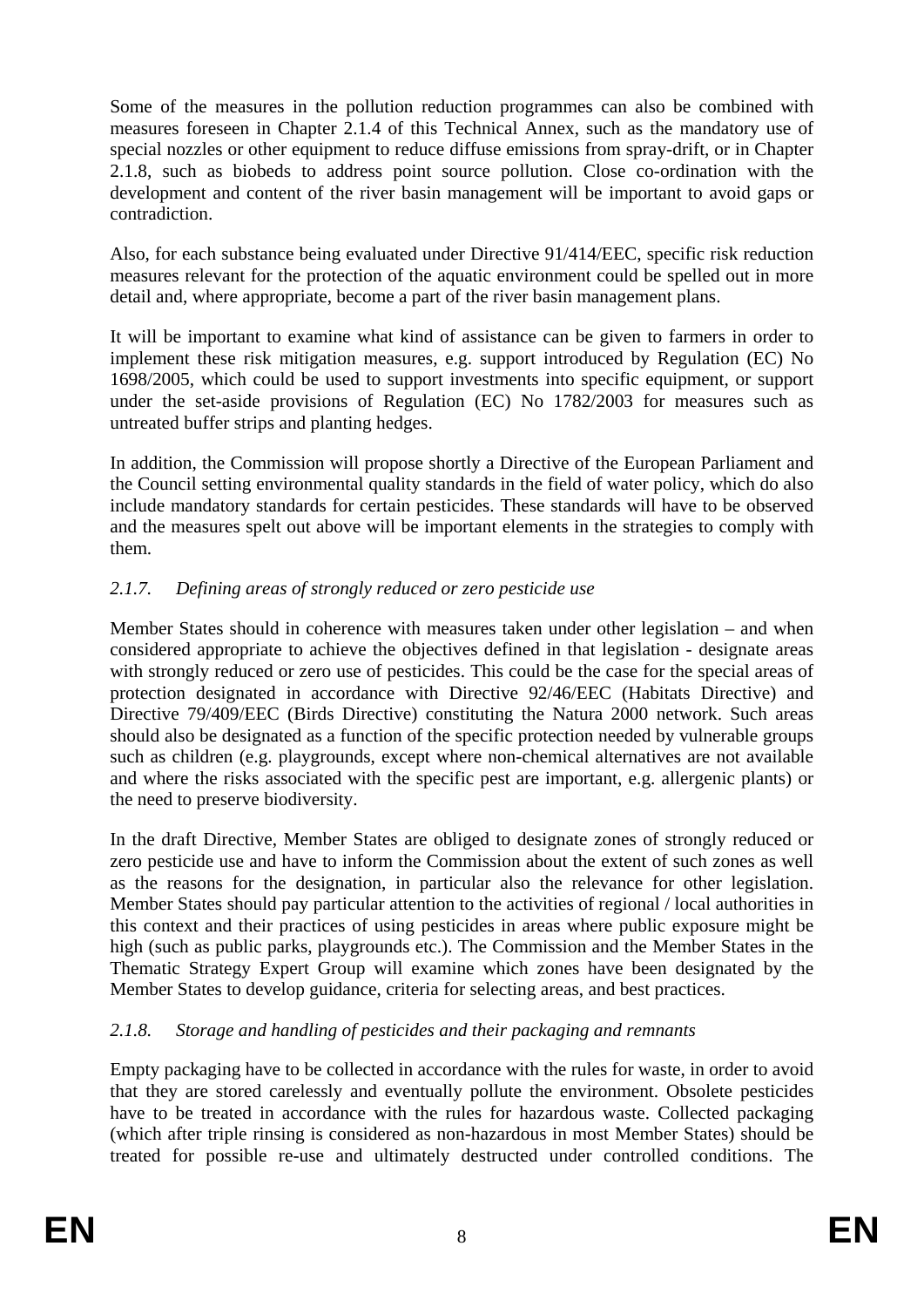elimination of remainders in spraying equipment after application and cleaning of such equipment must be carried out in an environmentally sound way.

In the draft Directive, Member States are obliged to take measures to ensure safe storage and handling of pesticides, and their empty packaging and remnants, in order to address point source emissions, in particular from mixing, loading, and washing. In this context, attention should also be given to use of pesticides by amateurs (e.g. in home gardening), where appropriate rules need to be adopted to minimise related risks, e.g. sale to amateurs only in 'ready-to-use' formulations, which would avoid mixing, loading and washing by untrained users, and in packaging that is designed to minimise remains in the container.

Member States would have full discretion to develop all necessary details as they see fit. Some of the new Member States will have to pay special attention to the issue of obsolete pesticides when developing their national plans for hazardous waste management within Directive 91/689/EEC on hazardous waste. Exchange of information between the Member States on their national initiatives, and on the progress achieved will be organised through reporting and discussions in the Thematic Strategy Expert Group involving also stakeholders that are particularly active in this area.

The Commission may, after having examined the feasibility of existing pilot projects for the cleaning of spraying equipment and treatment of unused tank mixtures (e.g. biobeds), and in the light of the information reported by Member States propose, at a later stage, further measures addressing the handling of pesticides prior to and post use.

### *2.1.9. Promotion of low pesticide-input farming, creation of conditions for implementation of Integrated Pest Management (IPM) and development of standards for IPM*

Because of their potential side-effects, pesticides should only be used as necessary and in an efficient manner, when no alternative is available to control and limit the damage caused by pests. Therefore, low-pesticide input farming systems such as IPM, organic farming or other schemes with the objective to reduce pesticide application should be further promoted.

Low pesticide-input farming will be promoted through implementation by Member States of several measures and initiatives available under the Common Agriculture Policy:

- Specific support to farmers within the framework of the rural development policy (e.g. agri-environmental payments);
- Requirements of cross-compliance, minimum requirements on fertiliser and plant protection product use and other national mandatory requirements as baseline for the agri-environmental measures in the new Rural Development Regulation (Regulation (EC) No 1698/2005);

Actions to promote organic farming in Europe identified in the Action Plan for Organic Food and Farming, adopted by the Commission in 2004<sup>8</sup>.

Specific conditions need to be fulfilled before IPM can become mandatory as of 2014. Farmers would need to be trained for this practice and they would have to be offered the support of pest warning and forecast systems, as well as that of a farm advisory system.

<sup>8</sup> COM(2004) 405.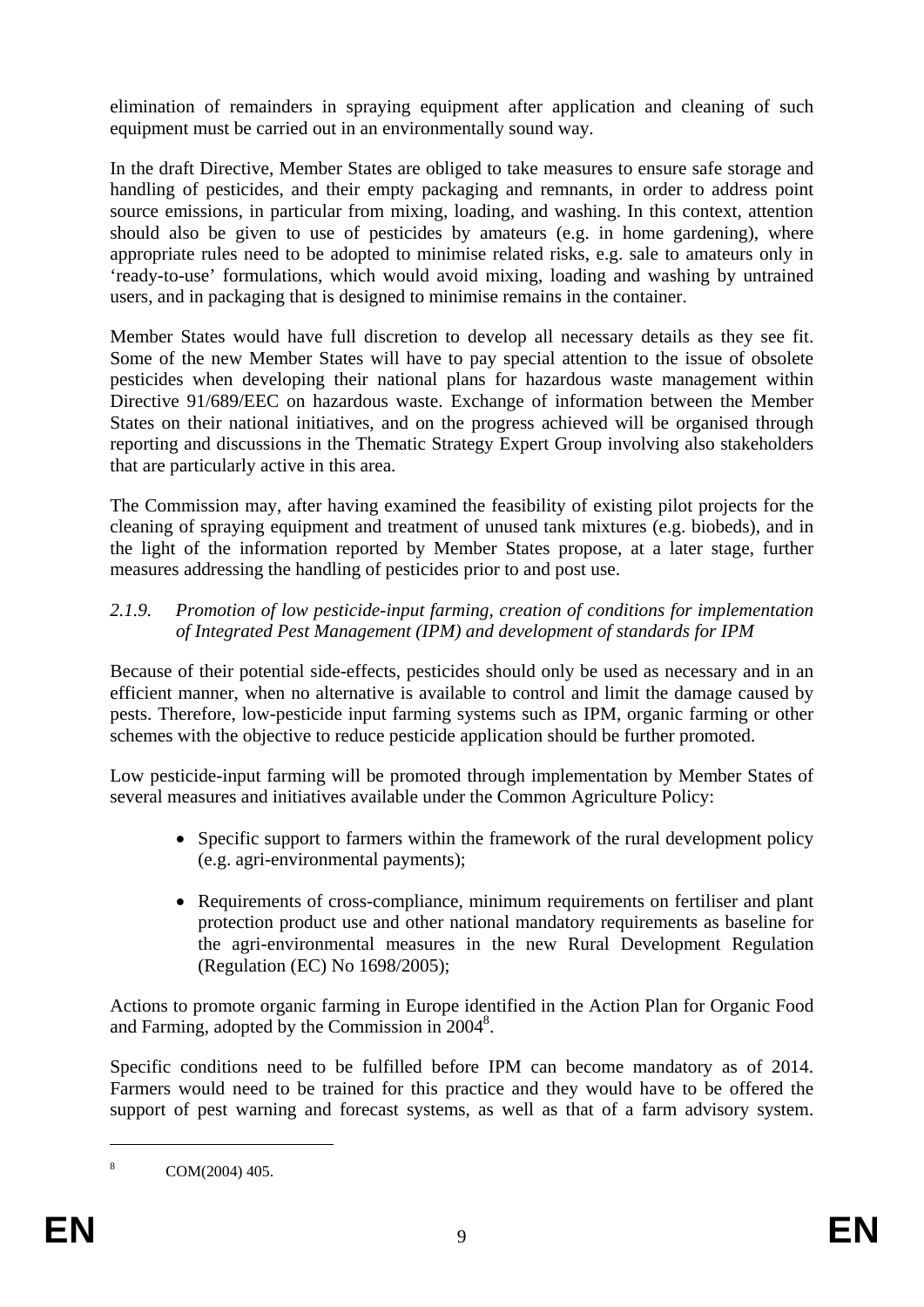Without technical support, many farmers would have difficulties in applying IPM because this is a very knowledge-intensive practice. Therefore, Member States will be required to put in place all the conditions necessary for a higher uptake of IPM by farmers. In particular, Member States shall ensure that farmers have access to systems and tools for pest monitoring and decision making (e.g. pest warning and forecast systems), as well as specific training and advisory services on IPM.

Community-wide standards for IPM shall be developed and become mandatory as of 2014. IPM standards should include in particular the obligation to first explore all non-chemical solutions to particular pest problems. Development of such standards will take some time and until they are developed, Member States can continue using existing national or international standards/guidelines<sup>9</sup> for that purpose.

Besides, Community-wide specific IPM standards will be developed for particular crops, regions, or climatic zones that would go beyond the requirements of the general standards, but their implementation should remain voluntary and could bring support under agrienvironment schemes. This measure complements the development of harmonised general IPM standards under the Regulation revising Directive 91/414/EEC that will be mandatory and under cross-compliance as from 2014.

### *2.1.10. Measuring progress in risk reduction through appropriate indicators*

Common and harmonised indicators are important in order to measure trends in risk reduction within and among the Member States<sup>10</sup>. At the moment there are yet no harmonised risk indicators available. Several Member States have decided to use certain national indicators, such as the frequency of application indicator in Denmark - however these are not necessarily truly risk based, but rather express spraying intensity.

Work on the development of harmonised risk indicators has been carried out for the environmental compartments water and soil in the framework of the  $OECD<sup>11</sup>$ . This work is currently carried further in a project financed under the  $6<sup>th</sup>$  Framework Programme for Research and Development: HAIR (HArmonised environmental Indicators for pesticide Risk)12. Eight Member States (plus Norway and Switzerland) are involved in the project which started in April 2004 and will be finalised in spring 2007.

Once this work is finalised, a common set of risk indicators should be agreed by the Commission and the Member States and be made binding for all Member States for regular reporting. Until that time, Member States can continue to use their current indicators (even if only volume based).

In addition, environmental monitoring and systematic collection of other relevant information should continue and – where relevant – be modified when the harmonised risk indicators are

<sup>9</sup> It should be noted that efforts to establish international standards have already started within organisations such as the European and Mediterranean Plant Protection Organisation (EPPO) and the International Organisation for Biological and Integrated Control (IOBC).<br>A prerequisite for good indicators is the collection of reliable use data, which is addressed in more

detail in chapter 2.1.10.<br>
Report on indicators for the aquatic environment available at:

http://www.oecd.org/document/34/0,2340,en\_2649\_201185\_2752226\_1\_1\_1\_1,00.html<br>All information available at: http://www.rivm.nl/stoffen-risico/NL/hair.htm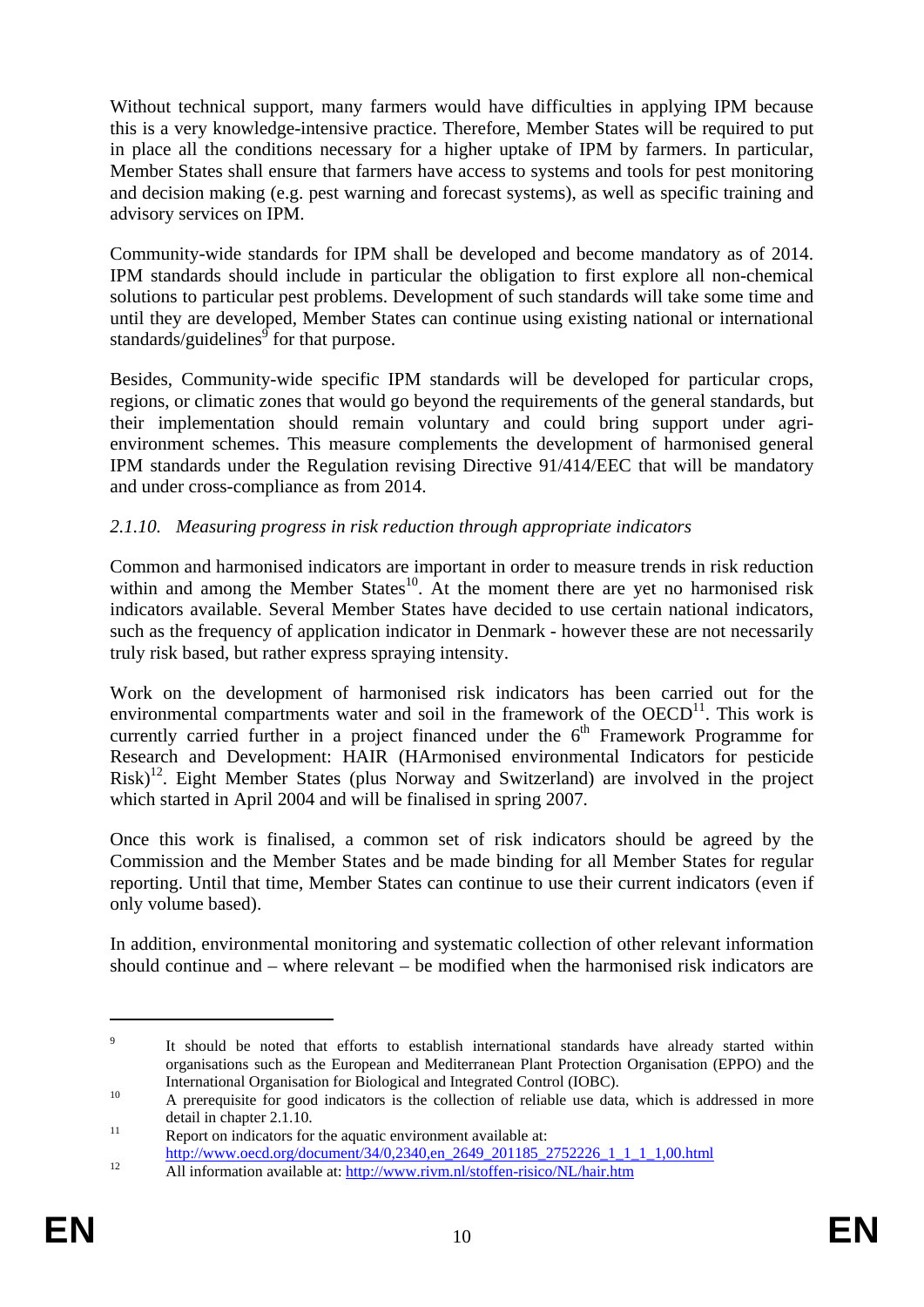available. Examples are data that are already relevant for sustainability indicators in agriculture such as:

- percentage of farmland under IPM or organic farming,
- residues in food and feed.

The results from the IRENA project (Indicator Reporting on the Integration of Environmental Concerns into Agriculture Policy) are also relevant in this context as the basis for further agrienvironment indicator work.

Further information on the occurrence of pesticides and their residues in environmental media would be of interest in order to monitor whether the real application of pesticides does not lead to unacceptable values in the environment as calculated in the risk assessments under the Directives 91/414/EEC and 98/8/EC. This goes in particular for concentrations in water (both surface and groundwater) and soil. Monitoring of pesticides in these media can best be achieved by integrating the necessary activities in those ongoing under the Water Framework Directive and, where relevant, other policies or legislation.

However, the analysis at river basin scale will be able to be enhanced through the use of the methods developed by Community project AQUATERRA<sup>13</sup>, which seeks to assess in particular the fate and behaviour of pesticides in soils and water, as well as the associated risk. Also, tools for pesticide risk assessment and management at different scales – local to regional – are being developed in Community project  $FOOTPRINT<sup>14</sup>$ . The results of such projects can contribute in the design of indicators to measure progress in risk reduction.

# *2.1.11. Establishment of a system of information exchange at Community level*

In order to maintain a coherent Community-wide approach, a consultative forum the so called '*Thematic Strategy Expert Group*' will be set up to develop guidance on best practices and monitor the implementation of the Thematic Strategy, among others through:

- exchange of information and experience as reported by the Member States when implementing the Thematic Strategy (lessons learned in the past in some Member States will also be fully taken into account);
- harmonisation of necessary technical guidelines;
- establishment of a set of indicators, on the basis of which progress can be measured and quantitative objectives of risk reduction can be established;
- mutual information on ongoing developments and progress achieved;
- exchange of data and reports on a regular basis about incidents having consequences for health of professionals, private users, and the environment.

The Expert Group should comprise representatives from the Member State authorities and other relevant stakeholders (such as farmers, industry, environmental and consumer organisations). Representative of third countries may be invited to participate in the work of the Expert Group. Meetings of the Group will be organised and chaired by the Commission.

<sup>13</sup> Information available at:  $\frac{http://www.attention-projects.de/aquatern/14}$  Information available at: http://www.eu-footprint.org/home.html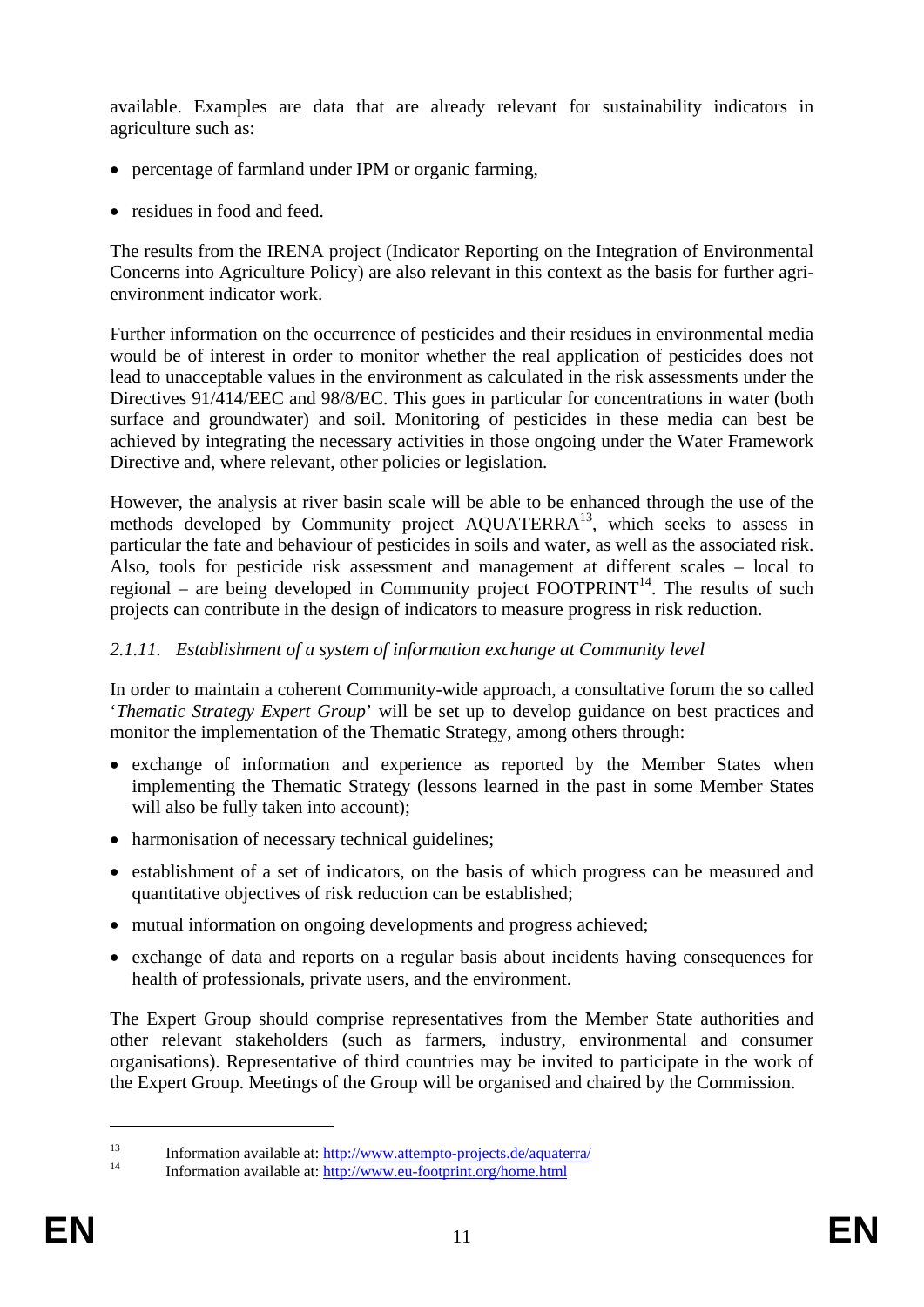### *2.1.12. Improved systems for the collection of information on distribution and use and reporting of this information*

In the light of the absence of reliable data on distribution and use of pesticides at the level of active substances, in particular also in view of the necessary calculation of risk indicators, it is necessary to set up greatly enhanced data collection schemes on the production, import/export, distribution and use of pesticides.

In a separate proposal for a Regulation concerning statistics on plant protection products, Member States will be obliged to collect data on the placing on the market and use of PPP *via* the distribution chain and from the professional users (in particular farmers). Rules are laid down for Member States authorities in order to:

- collect these data regularly (annually for the placing on the market with five-year intervals for use). Given the complexity of the tasks involved, collection of use data is phased in over several years with the objective to cover a large part of the crops of interest for PPP use.
- define how to collect them, either by representative surveys or systematic collection. Member States will have a wide choice of instruments to collect data on the placing of PPP on the market and on their use on different crops. Record-keeping systems concerning PPP do already exist in several Member States and are also imposed by certain privately organised integrated food production chains. In addition, the recently adopted Regulation  $(EC)$  No  $852/2004$  concerning the hygiene of foodstuffs<sup>15</sup> requires all professional producers of food to maintain detailed records about the use of each pesticide since 1 January 2006. In addition to the quantities of each PPP active substance applied per crop, Member States will have to report on the crop area treated with each active substance. The possibility of providing financial support for farmers accepting to participate in representative surveys could be envisaged by the Member States under rural development measures in the framework of Regulation (EC) No 1698/2005.
- define harmonised reporting formats and quality requirements for the data to be transmitted to the Commission by way of comitology with the experts on pesticide statistics from the Member States.
- centralise those data on the placing on the market and use of PPP from the Member States, which would best be handled by the Statistical Office of the Commission. The Commission will publish regular aggregated reports. The information collected will also help establish Good Plant Protection Practices and specific IPM standards related to particular crops, which could be done either at EU level, for the major crops, or at least at the level of several Member States in comparable climatic zones. Availability of these data might also help define strategies for the identification of the most appropriate solution for a given pest problem.
- calculate the risk indicators at national level as a basis for describing trends in risks from PPP use (see Chapter 2.1.9).

The Commission will use statistical data to calculate risk indicators at Community level, to assess the trends in risks from PPP use at EU level.

<sup>15</sup> OJ L 139, 30.4.2004, p. 1.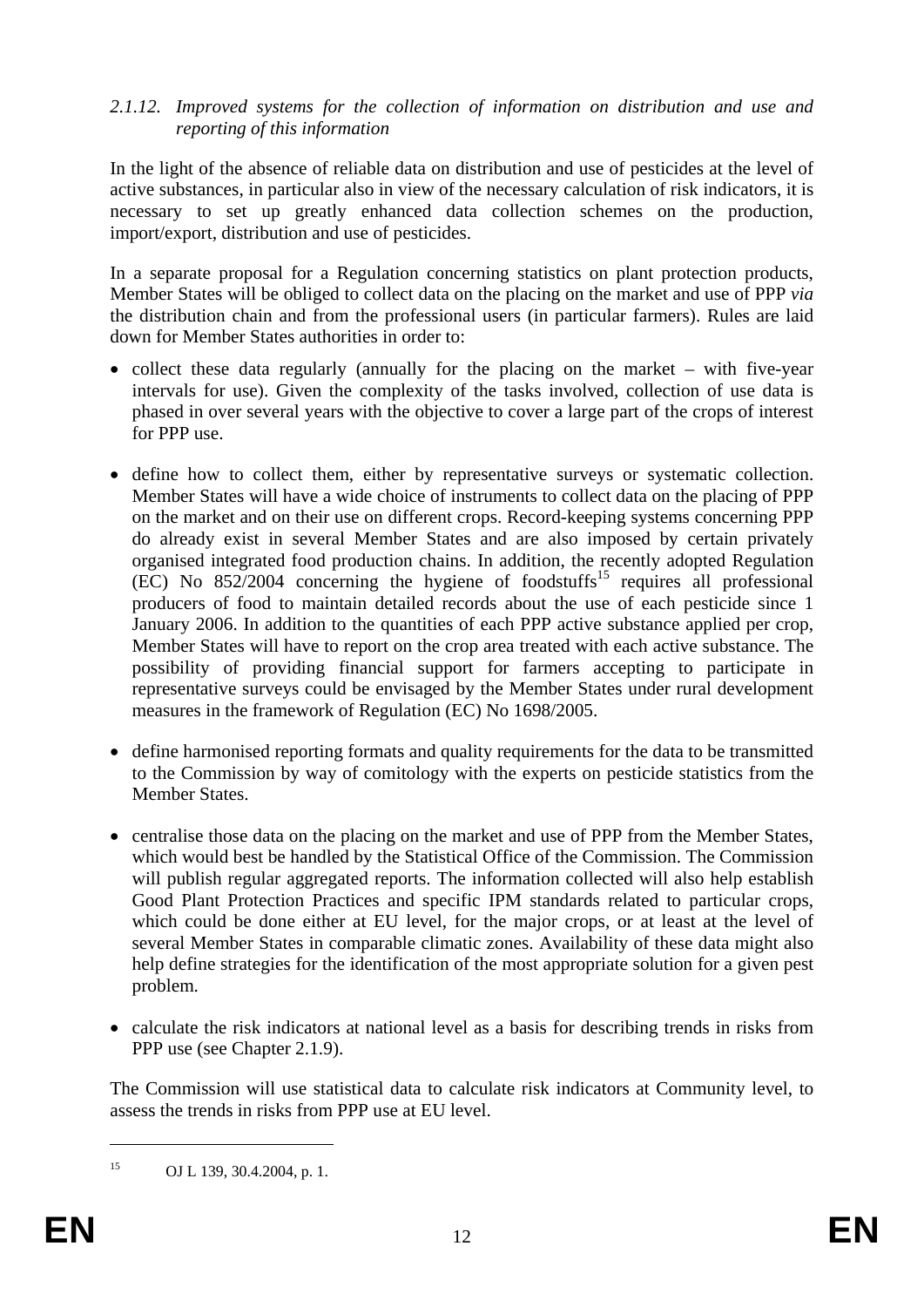### **2.2. Measures that can best be integrated in existing instruments**

#### *2.2.1. Improved systems for monitoring compliance with the legal requirements concerning pesticides*

Current systems set up in the Member States to monitor compliance with all requirements regarding the safe use of pesticides (except monitoring residues in food and feed) are clearly insufficient<sup>16</sup> and need to be greatly reinforced. This holds in particular with regard to distribution and use of pesticides in accordance with Directive 91/414/EEC.

The current Article 17 in Directive 91/414/EEC is not sufficient and will be substantially amended during the revision of the Directive in order to define in more detail the obligations of the Member States with regard to monitoring activities:

- similar to the existing Community monitoring programme for residues of plant protection products in food and feed and other relevant Regulations in agriculture;
- and in full co-operation with the Commission's Food and Veterinary Office which has gained considerable experience in that domain and the competencies of which should be reinforced for auditing national inspection services.

The revised provisions will determine the most appropriate level of implementation, the intensity, frequency and technical details of the control and monitoring schemes. The scope and detail of specific annual compliance programmes to be set up will be defined in close cooperation between the Commission and the Member States.

Setting up efficient schemes for monitoring compliance has become particularly important since January 2006, when, in accordance with Regulation (EC) No  $1782/2003^{17}$ , reinforced cross-compliance rules for direct payments have included the national statutory requirements established in application of Article 3 of Directive 91/414/EEC (i.e. the obligation to use PPPs properly). In accordance with Article 24 of Regulation (EC) No 1782/2003, Member States have to reduce direct payments to farmers who do not respect all legal requirements.

### *2.2.2. Comparative assessment and substitution principle*

Substitution of the more dangerous pesticides by others, presenting lower risks, or nonchemical alternatives will be important to achieve an overall reduction of risks linked to pesticides use. Comparison of the risks presented by different pesticides can take place at different levels: inclusion of the active substance into Annex I of Directive 91/414/EEC (Community level), authorisation of products at Member State level, and choices made by the users from different products available to them for the same application (farm level).

Based on the results of the various consultations, the Commission will propose in the modification of Directive 91/414/EEC to insert comparative assessment in an equivalent manner, as already included in the existing Article 10(5) of Directive 98/8/EC on the placing of biocides on the market. It will have to be applied, where relevant, practically feasible and

<u>.</u>

<sup>&</sup>lt;sup>16</sup> Relevant reports on the inspections of the Commission's Food & Veterinary office are available at: http://europa.eu.int/comm/food/fs/inspections/index\_en.html<br>
Council Regulation (EC) No 1782/2003 of 29 September establishing common rules for direct support

schemes under the common agricultural policy (OJ L 270, 21.10.2003, p. 1).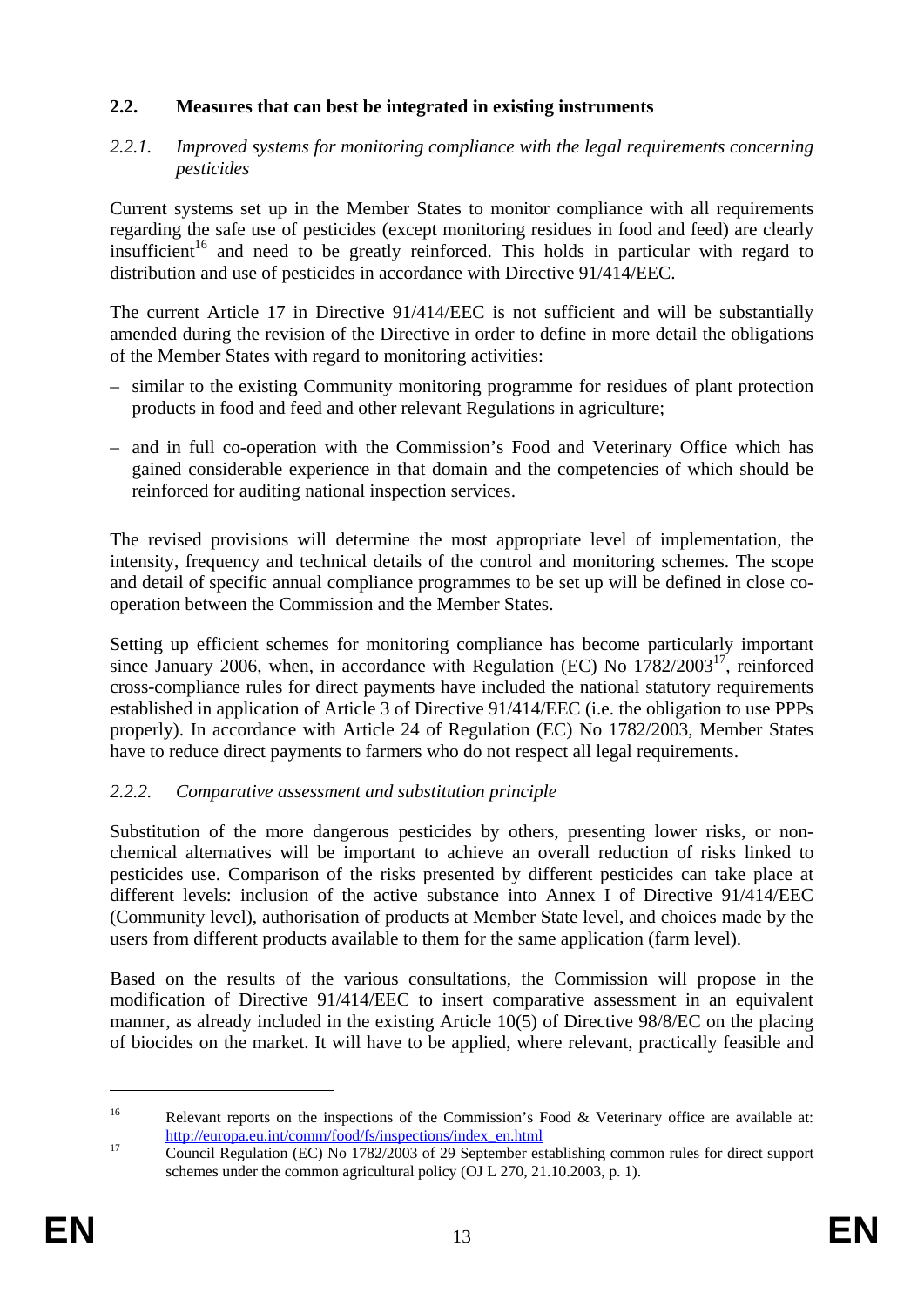economically viable, at various stages of the authorisation process: Community evaluation of the substances, and national authorisations. Due account has to be taken of resistance management and the results of the current review process under Directive 91/414/EEC for existing active substances, and also of all potential alternatives (biological agronomic practices, GM-technology, etc.) on a case-by-case (crop-by-crop) basis.

Guidance, technical or otherwise, should be developed on how to compare risks and on how to balance the economic, social and agronomic aspects. Guidance would address Member States acting as Rapporteur in the Community evaluation, and when granting national authorisations.

Directive 91/414/EEC will not be suitable to address substitution at farm level. Comparative assessments and choices among different products will have to be made by the pesticide users, and it will therefore be important that this is addressed properly in the mandatory training referred to in Chapter 2.1.3, in particular also in the context of integrated pest management (IPM). Furthermore regular and improved advice by extension services will be crucial as well, to support users to make the best choices in a given situation. Guidance and best practices for comparative assessment and substitution at the farm level should be developed and regularly reviewed by the Member States and the Commission in the Thematic Strategy Expert Group.

### *2.2.3. Residue monitoring and epidemiological exposure studies*

Annual monitoring programmes on residues of pesticides in food and feed are already in place and being carried out<sup>18</sup>. The new Regulation on Maximum Residue Levels  $(MRL)^{19}$  foresees that such monitoring will be reinforced by increasing the intensity of sampling programmes and by focusing more appropriately on 'crop / substance combinations at risk', i.e. those being suspected to be misused or illegally used. The collection of information on other incidents involving exposure to pesticides also needs to be improved.

According to Article 29 of the Regulation, the Commission will, in close co-operation with the Member States define every year scope and targets of an enlarged Community residue monitoring programme. It would be desirable that the Food and Veterinary (FVO) office should increase its frequency of inspections in the Member States, and any observations on weaknesses would have to be taken into account by Member States. Best practices and recommendations for setting up national monitoring services and activities would have to be developed. Systematic trends in the results of the monitoring, e.g. persistent occurrence of residues of particular substances will be used as feedback for the authorisation process in Directive 91/414/EEC (e.g. for re-defining Good Agricultural Practice, additional restrictions of use etc.).

Within the Strategy on Environment and Health (SCALE), the Commission and the Member States will, in the future, define the necessary monitoring and research activities for cases where there is an obvious need for more information, like exposure to multiple residues ('cocktail effect') and/or from multiple sources (combined exposure from dietary intake,

<sup>&</sup>lt;sup>18</sup> Reports are available at:

http://europa.eu.int/comm/food/fs/inspections/fnaoi/reports/annual\_eu/index\_en.html

<sup>&</sup>lt;sup>19</sup> Regulation (EC) No 396/2005 of the European Parliament and the Council of 23 February 2005 on maximum residue level of pesticides in or on food and feed of plant and animal origin (OJ L 70, 16.3.2005, p. 1).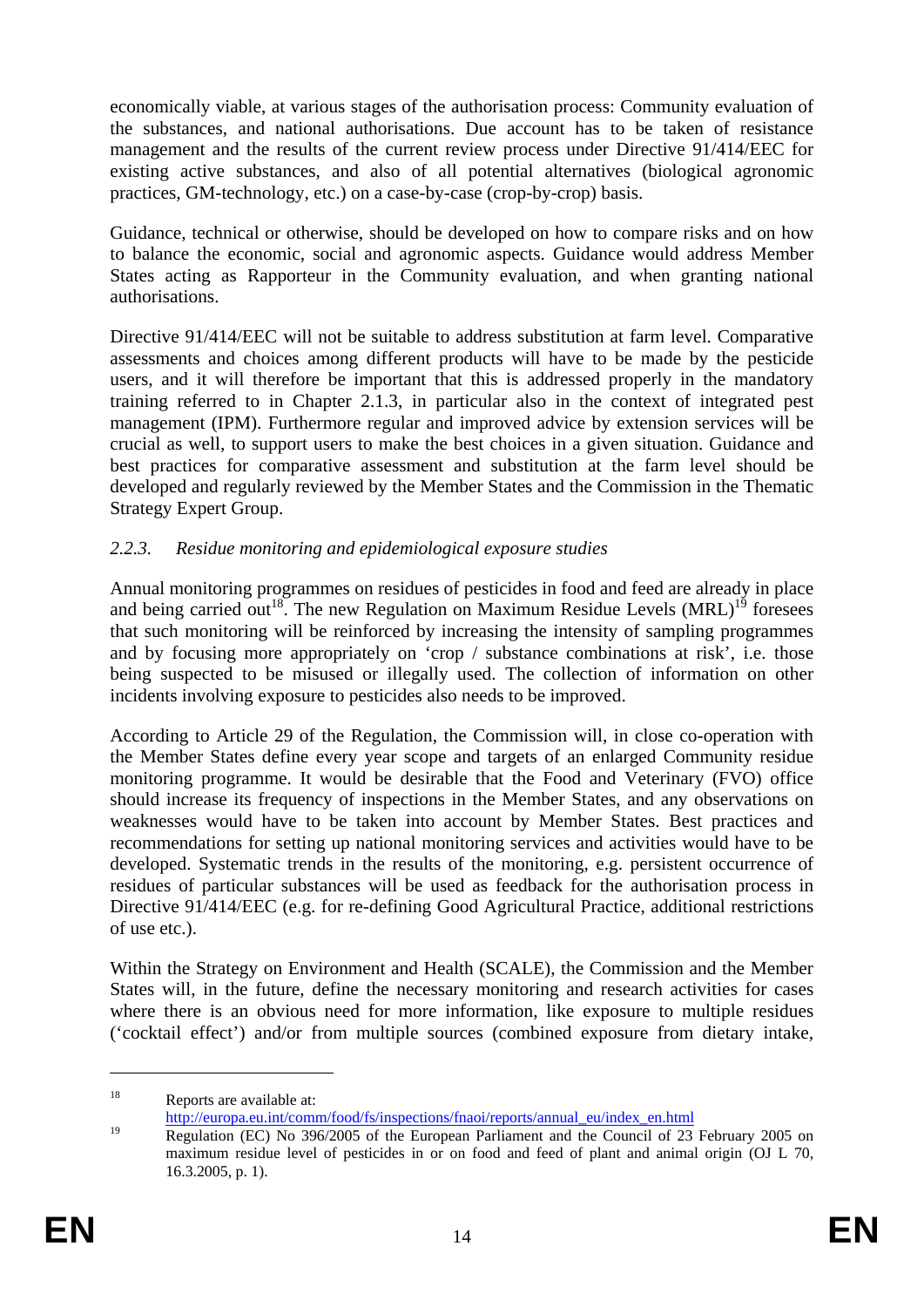water, and via environmental media), impacts on amateur users and particularly sensitive groups of the population (children and elderly).

The Commission also proposes in the Regulation revising Directive 91/414/EEC that Member States have to report in regular intervals on poisoning incidents involving plant protection products, similar to what is already foreseen in Directive 98/8/EC for biocidal products, covering operators, but also residents, bystanders and consumers. To that effect, they might for example provide statistics on the numbers of enquiries made at the 'poison centres' established in accordance with Directive 1999/45/EC concerning dangerous preparations involving pesticides.

# *2.2.4. Environmental monitoring*

Residues of pesticides and their metabolites cannot only remain in food and feed, but can also be found in soil and water. Although fate and behaviour of active substances and other components of PPP are thoroughly investigated during the authorisation process and unacceptable results lead to non-authorisation decisions or the establishment of specific risk mitigation measures, the models and calculations used during the risk assessment might not always predict accurately the real behaviour of substances and their residues under particular conditions. Also, it is unclear whether all risk mitigation measures, such as buffer zones along surface waters, are fully respected. In addition, for certain substances, intrinsic properties such as persistence or potential for long-range transport cannot be fully clarified during the risk assessment process.

It would, therefore, be very important to measure concentrations of pesticides and their residues in soil and water (surface waters and groundwater) in order to verify whether the models and forecasting techniques are correct and whether all risk mitigation measures and use of pesticides according to Good Agricultural Practice do actually lead to acceptable concentrations in the environment.

However, such measurements are technically difficult and expensive and have to be concentrated on a limited number of substances. As the methodologies employed can also be used for other chemicals, environmental monitoring for pesticides should be integrated into the monitoring activities in the framework of the Water Framework Directive<sup>20</sup>. Other environmental monitoring activities, e.g. from the European Environmental Agency, should also be examined for their suitability to include pesticides. In the Thematic Strategy Expert Group, the Commission, the Member States and other stakeholders, e.g. drinking water companies, should define the priority substances on which efforts should be concentrated.

# *2.2.5. Research on pesticides*

The Commission has already established within the  $6<sup>th</sup>$  Community Framework Programme for Research a thematic priority with the objective to improve the health and well-being of European citizens through higher quality food and improved control of food production and related environmental factors. This approach re-addresses the classical "farm-to-fork" approach by giving priority to consumers' demands and rights for high quality and safe food. The research areas within this thematic priority address key aspects of food quality, safety and consumer concerns along the food chain. The approach starts with consumer health and well-

<sup>1</sup> 

<sup>&</sup>lt;sup>20</sup> All relevant information available at: http://europa.eu.int/comm/environment/water/index.html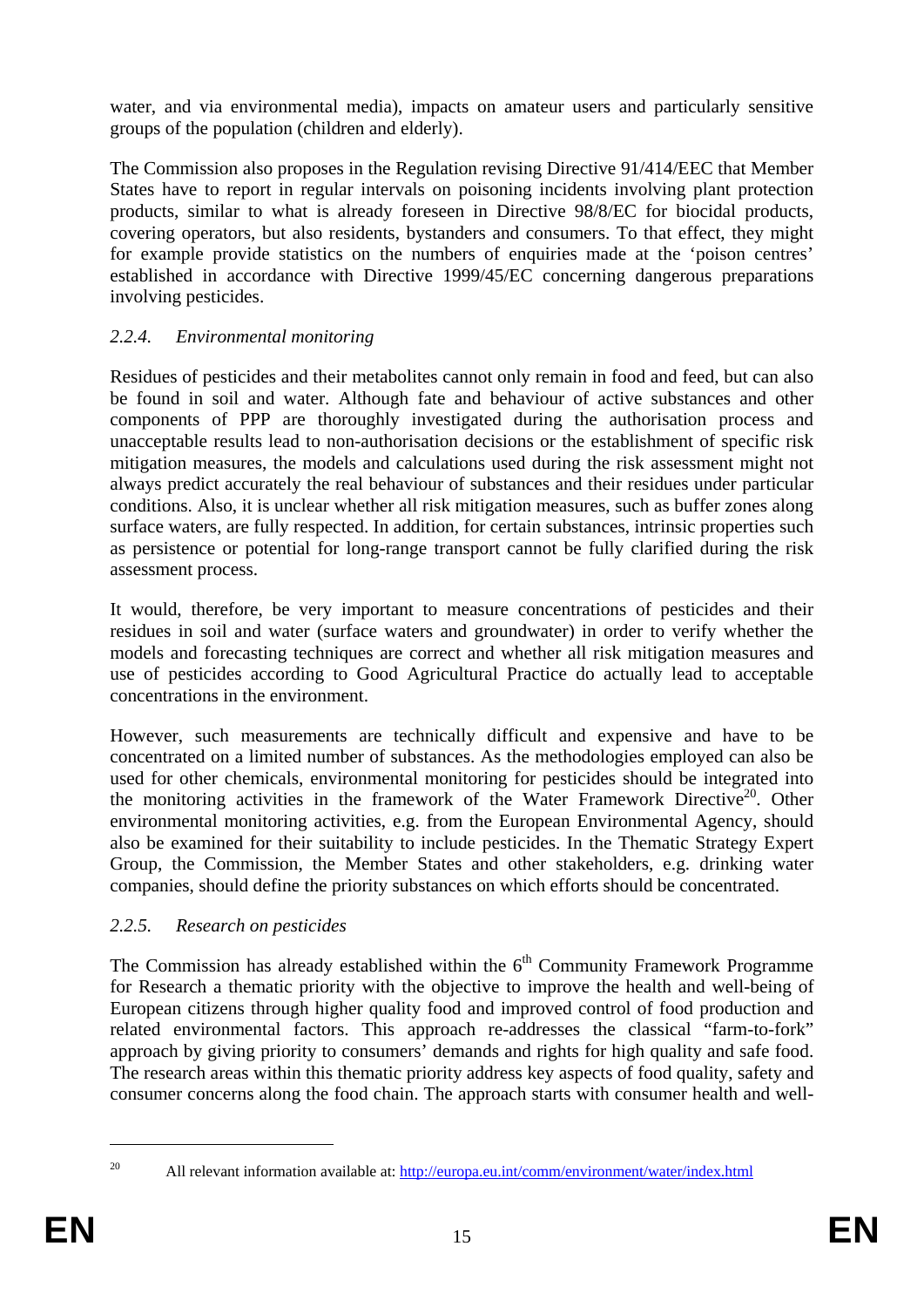being, quality, safety and consumer concerns, identifying the major issues, and then proceeds along the production chain, outlining issues associated with primary production, animal feeds, processing, distribution, consumption and environmental health risks related to the chain.

The specific research topics for the instruments of integrated projects and networks of excellence embrace – within a food chain context – human nutrition and quality of food on the plate, through animal and crop production, whilst also addressing related processing factors and increasingly important environmental hazards associated with food. One area deals with safer and environment-friendly production methods and technologies and healthier food. Among other issues, one topic foreseen for 2006 concerns pesticides, the purpose of which is a durable restructuring of European research and development work on the use of chemicals (insecticides, nematicides, acaricides, herbicides and fungicides) in integrated and organic crop production. A network of excellence should be set up and include industries (including farmers), advisors and research scientists, so that the research and technology is brought immediately into application in integrated pest management. Special emphasis will be placed on including the expertise and knowledge available in the new Member States, and on the inclusion of projects already under  $way^{21}$ .

Further research activities on the potential effects of pesticides on human health, in particular effects of exposure to multiple substances – the so called cocktail effect – and epidemiological research involving workers and/or the general population can also be financed within other areas of the thematic priority such as Environmental Health Risks. Within the framework of the project AQUATERRA<sup>22</sup>, aiming to provide the scientific basis for an improved river basin management through a better understanding of the river-sedimentsoil-groundwater system, the fate and behaviour of pesticides at river basin scale are assessed by the sub-project MONITOR.

A scientific support to policy project named FOOTPRINT<sup>23</sup> started in 2006. It mainly aims at creating tools for pesticide risk assessment and management to be used by three different user types (farmers and extension advisers at farm scale; water managers at the scale of catchment area; policy makers/registration authorities at national and EU scale).

In addition, there are possibilities under the Scientific Support to Policies Initiative to explore effects of pesticides on biodiversity and how these can be reduced<sup>24</sup>.

As the  $6<sup>th</sup>$  Framework Programme ends in 2006, similar possibilities will be maintained in the 7<sup>th</sup> Framework Programme.

### *2.2.6. Application of normal VAT rate to pesticides*

Some Member States continue to apply reduced VAT for pesticide sales, which is in line with Directive 77/388/EEC, where on the basis of in Annex H, point 11, Member States have the possibility to apply reduced VAT rates on '*the supply of goods and services of a kind normally intended for use in agricultural production but excluding capital goods such as machinery or buildings*'. Pesticides are among the very many goods that are covered by this

<sup>&</sup>lt;sup>21</sup> All relevant information available at:  $\frac{http://europa.eu.int/comm/research/fp6/index_en.html}{http://europa.eu.int/comm/research/fp6/index_en.html}$ 

 $\frac{23}{24}$  See footnote 12.

More information is available at: http://www.europa.eu.int/comm/research/fp6/policy-support/index\_en.html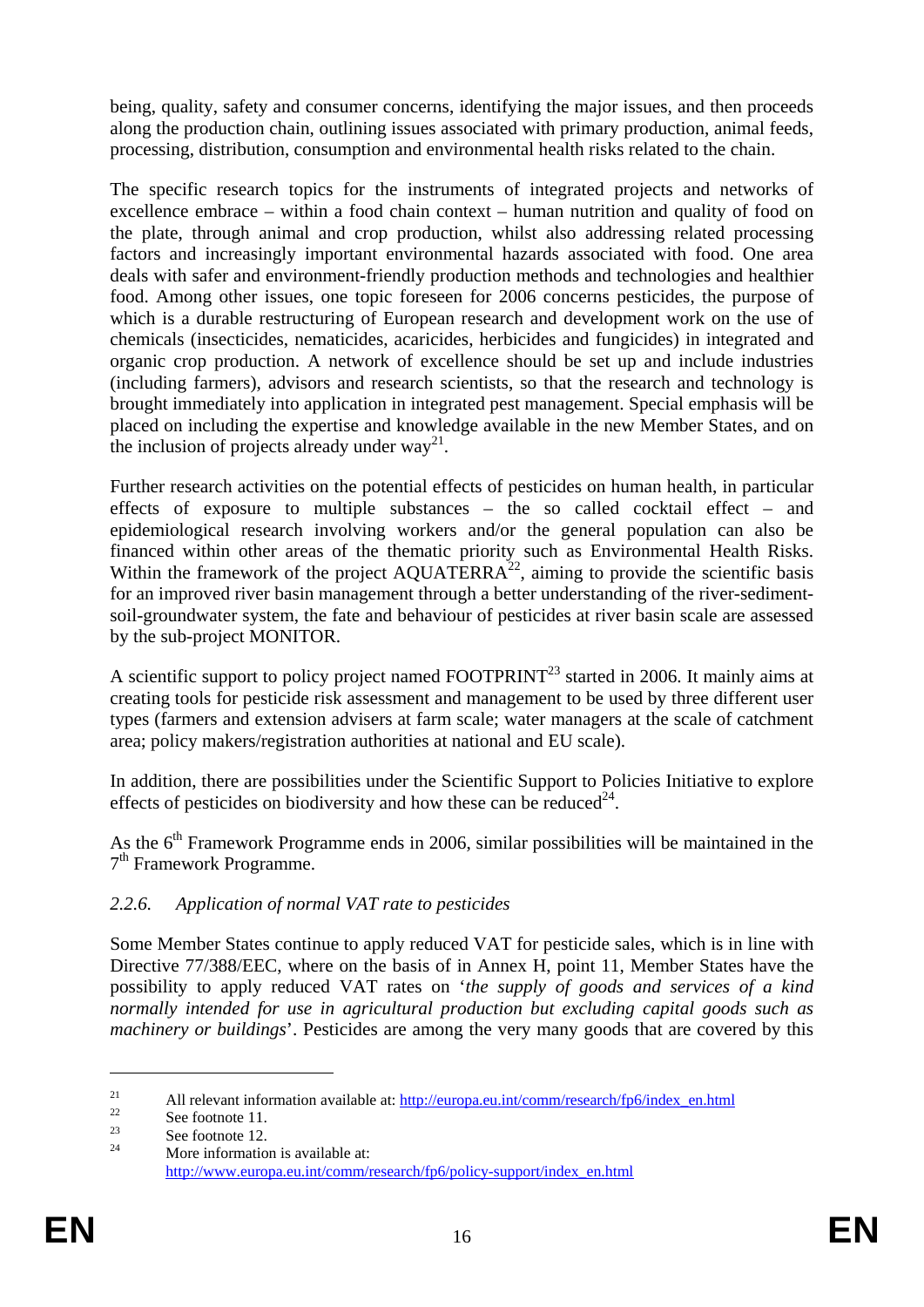provision. In its proposal to amend the Directive, the Commission did not suggest to modify the categories in Annex H of the directive. This Directive was last modified on 14 February 2006, and the Council did not modify any of the categories in Annex H.

Nevertheless, differences in VAT rates between the Member States can lead to enhanced price differentials for products containing the same active substances in the Member States, which can contribute to illegal cross-border trade of products that are not authorised in the Member State where they are used, or are labelled in a language that the users might not understand, even if they are authorised.

The Commission therefore invites those Member States who still apply reduced VAT rates to re-examine their position in order to contribute better to the achievement of the objectives of the Thematic Strategy. They should instead apply the standard Community VAT-rate of minimum 15% set in Article 12(3)(a) of the Sixth VAT Directive, in order to reduce price differentials. Obviously such a change in policy regarding pesticides does not need to affect any other goods or services covered by point 11 in Annex H to Directive 77/388/EEC.

### *2.2.8. International dimension*

In the *international arena*, the Community and the Member States should contribute to the safe use of pesticides in third countries outside the EU (in particular developing countries and NIS) by better monitoring and assessing the exports or donation of chemicals, training and stewardship for the safe use, handling and storage of pesticides, and the management of stockpiles of obsolete pesticides, by supporting capacity building and information exchange. Health and environmental risks deriving from pesticide use are higher in developing than in industrialised countries, because of the continued use of old fashioned and more toxic products, the far less advanced infrastructures and capacity for evaluating, authorising and controlling the use and disposal of pesticides, and the unavailability of protective equipment. Hence developing countries would need cooperation and technical assistance in pesticide management.

The Community and the Member States have ratified and implement the Rotterdam Convention on Prior Informed Consent  $(PIC)^{25}$ , and the Stockholm Convention on Persistent Organic Pollutants (POPs)<sup>26</sup> – which includes a fully-fledged mechanism for technical and financial assistance addressing also certain pesticides. Besides, they provide financial and technical assistance (capacity building) in numerous bilateral and multilateral programmes which contribute to the safe handling and disposal of pesticides (including obsolete stocks of pesticides), such as the Cotonou Agreement with African, Caribbean and Pacific States<sup>27</sup>.

Examples are (i) the initiative to enable developing countries to substitute pesticides no longer authorised in the EU and respect MRLs on agricultural produce exported to the  $EU^{28}$ ; (ii) the support to the African Stockpile Programme, which has the objective to clean up and safely dispose of all obsolete pesticide stocks from Africa and establish preventive measures to avoid future accumulation<sup>29</sup>; (iii) the support to NGO's (such as the Pesticides Action

<sup>&</sup>lt;sup>25</sup><br>
Information available at: <u>http://www.pic.int</u><br>
<sup>26</sup><br>
Information available at: <u>http://www.pops.int</u><br>
<sup>27</sup><br>
Information available at: <u>http://europa.eu.int/comm/development/body/cotonou/index en.htm</u><br>
<sup>28</sup><br>
Informa

<sup>29</sup> Information available at: http://www.africastockpiles.org/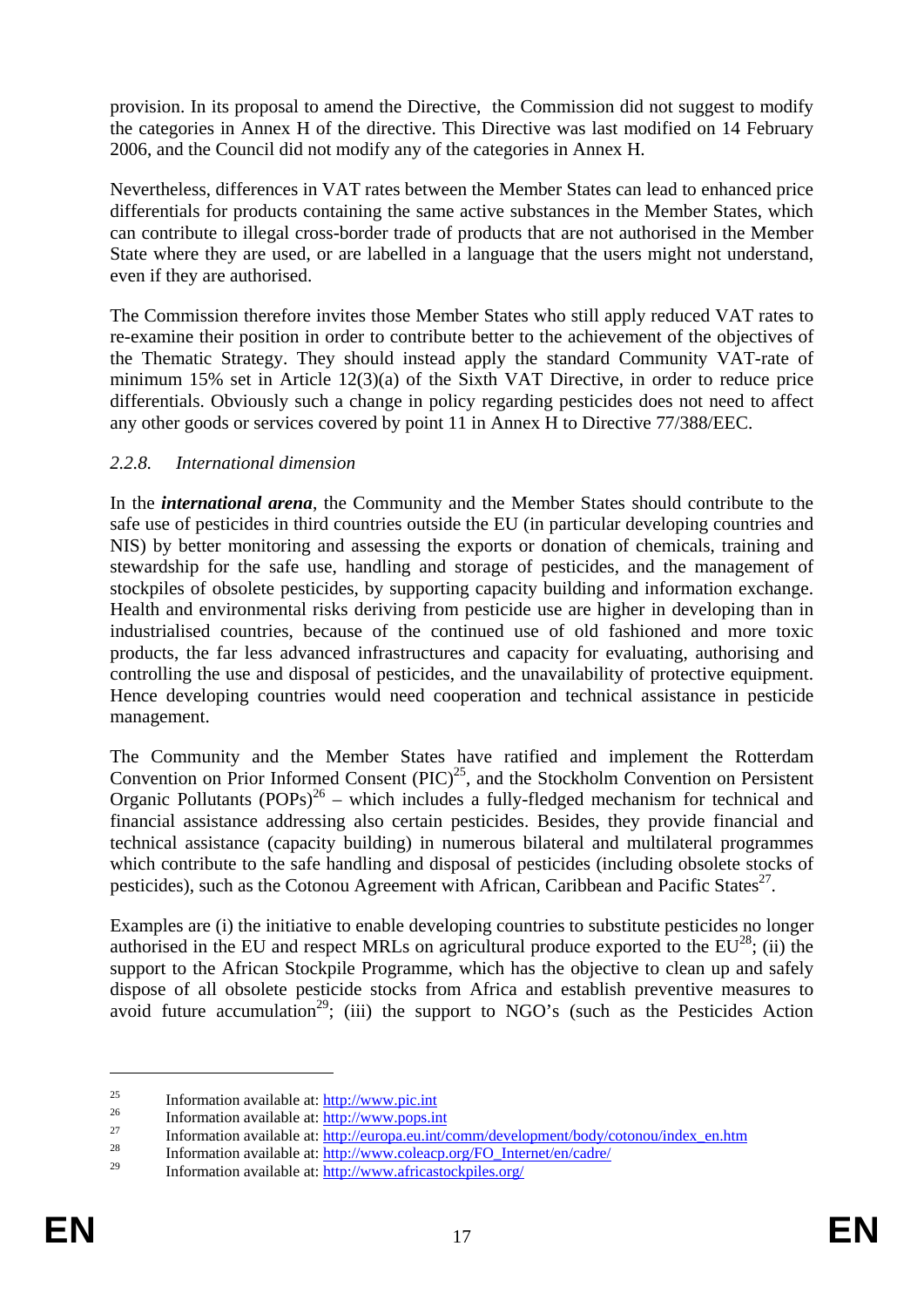Network - PAN) working with farmers in Africa to support sustainable agriculture solutions<sup>30,</sup> and in NIS for projects that could also address pesticides within the Environment Programme for Europe<sup>31</sup>; and (iv) the European Neighbourhood Policy that the EU is pursuing with its neighbouring partner countries $^{32}$ .

In addition, the Community and the Member States should increase their commitments under particular programmes, such as research on DDT alternatives to combat malaria in the framework of the Community initiative on communicable diseases. The Commission and the Member States will continue to take part in work under the Codex Alimentarius to ensure that Codex MRLs provide for adequate protection of human health.

#### **2.3. Measures/actions that are currently not proposed to be part of the Thematic Strategy, but could be examined again at a later stage**

After having been discussed extensively during the consultation, the following measures/actions, will not be proposed as part of the Thematic Strategy.

### *2.3.1. Definition of quantitative use reduction targets*

Whilst it is to be expected that implementation of the measures foreseen in Chapters 2.1 and 2.2 will lead to a more rational and hence reduced use of pesticides, the Thematic Strategy will not propose to set mandatory quantitative use reduction targets (either in terms of volume or frequency of application).

The debate on this matter has been extremely controversial throughout the stakeholder consultation. The Commission considers that there is no direct link between the overall reduction of the quantities of pesticides used and the risks involved. No evidence has been provided demonstrating such a direct link. Quite on the contrary, there are indications for the opposite: inorganic sulphur is used in large quantities as a fungicide in the EU (41% of all pesticides, more than 100 000 tonnes in 1999). It is used at high doses (up to 6 kg/ha) and has to be applied frequently. On the other hand it does not present high toxicological or ecotoxicological risks. Setting quantitative volume reduction targets could induce farmers to replace sulphur with specifically developed fungicides that are applied at rates in the order of 0,2 kg/ha. This would lead to a drastic reduction of quantities, whereas the associated risks might actually increase (due to inherent properties of the substances).

So far, no Member State has ever adopted mandatory use reduction targets - if at all existing, they were framed as 'political objectives'. Adopting such mandatory targets at Community level is further complicated by the fact that for most Member States there is no adequate information about the baseline consumption which could be used as reference, and there are a number of legal questions about liability (e.g. would the targets have to be implemented on national, regional, or farm level? Who would be liable in case of non respect of the targets? How to ensure compliance and enforcement, penalties?).

However, after implementation of the proposed Strategy, it might be possible to develop such use reduction targets at a later stage, on the basis of the much better knowledge about pesticide use that will be acquired through the implementation of the Thematic Strategy.

<sup>&</sup>lt;sup>30</sup> Information available at:  $\frac{http://www.pan-uk.org/Internet/globinit/glindex.htm}{http://www.unece.org/en/curve/eucome.htm1}$ <br><sup>31</sup> Information available at:  $\frac{http://www.unece.org/en/curve/eucome.html}{http://europa.eu.int/comm/world/en/policy en.htm1}$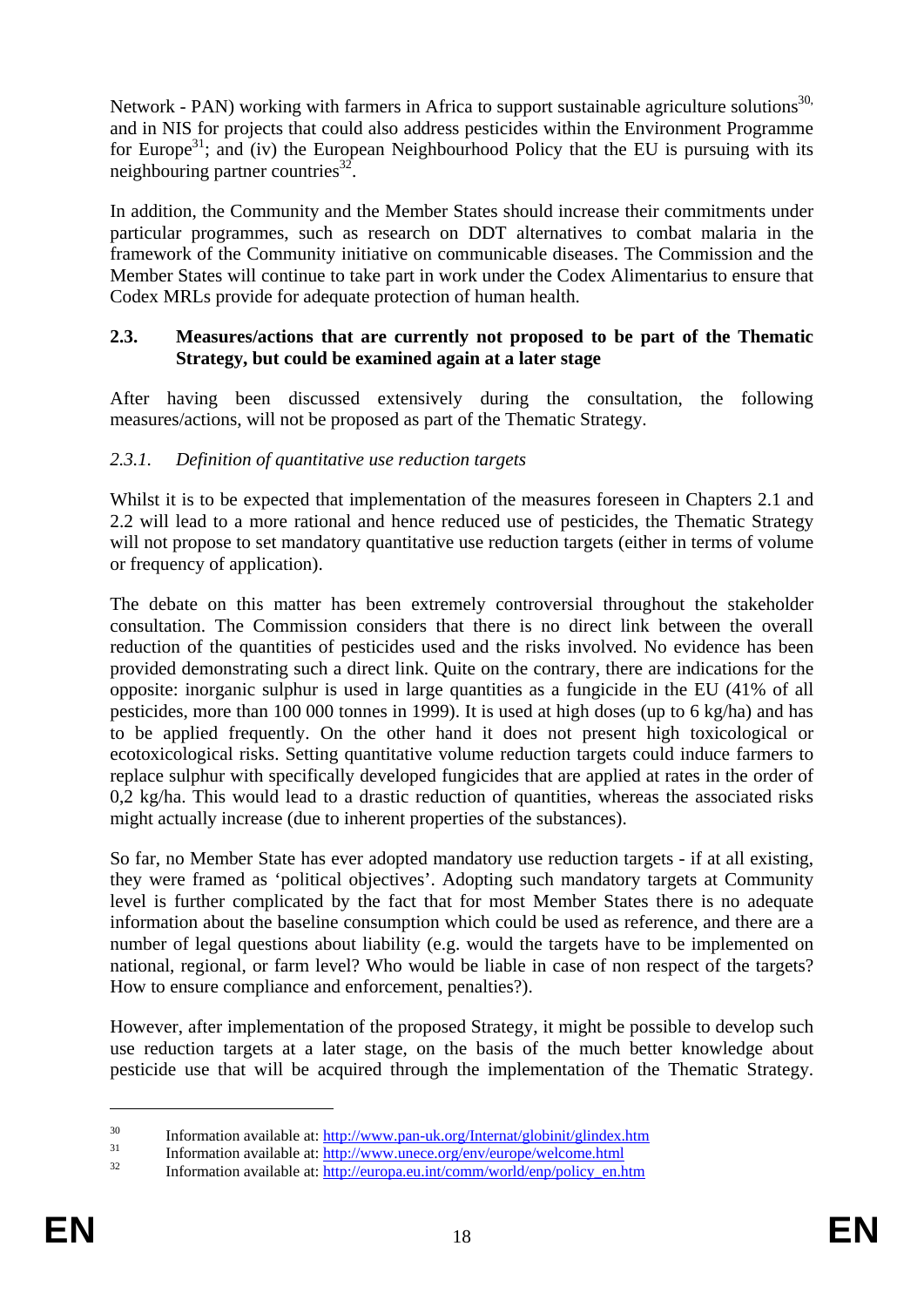Reduction targets would have to be established taking into consideration the national use pattern (substances and crops), and also the available results of pilot studies trying to optimise the dose rate applied in several crops (established for instance by extension services), and the efforts already carried out in the past.

Alternatively, once the harmonised risk indicators mentioned in Chapter 2.1.9 are available, it might be more adequate to define targets in terms of risk reduction instead of use reduction.

# *2.3.2. Setting-up of a system of taxes/levies*

Although it would be fully in line with the 'Polluter-Pays-Principle', the Commission continues to believe that for scientific and administrative reasons it will be virtually impossible to devise an efficient and manageable system of taxes/levies that would reflect the true externalities of individual pesticides.

The externalities of individual pesticides are extremely difficult to assess, because they depend on a number of different factors, among which are:

- the inherent properties (hazards) of the active substance: toxicological and ecotoxicological properties, and indirect effects such as impacts on biodiversity;
- the biological activity, which determines the dose at which they are to be used;
- the presence of other hazardous substances, such as adjuvants in the final products, with their own toxicological and ecotoxicological properties;
- the precise conditions under which they are used: soil characteristics, climate, distance from surface water, depth of groundwater table, etc.;
- the subjective behaviour of the farmer, when applying the pesticide: uses other than prescribed on the label (e.g. wrong doses, non-respect of buffer zones), improper cleaning of equipment, spillage can have significant adverse effects on health and the environment;
- possible positive externalities in the area of climate change, as use of herbicides can reduce the need for mechanical soil treatment, which reduces energy consumption and also erosion.

It is not uncommon that the same product can have different externalities depending on where it is used: a substance could have very limited adverse effects in the aquatic environment but be very dangerous to soil organisms or birds, whereas an alternative substance for the same purpose could have the opposite profile. Depending on the location of the plot where the farmer wants to use the pesticide, the externalities are different.

As already explained in the earlier Communication<sup>33</sup> and further expanded in the impact assessment accompanying the Strategy and this Technical Annex, experience to date with the tax / levy systems set up in some Member States has been somewhat disappointing. It was, in general, not possible to relate directly the observed changes in pesticide use behaviour to the tax / levy. Also, it would be difficult to ensure that the perceived money would actually be used for purposes of the Thematic Strategy and not become part of the general budget of the

<sup>33</sup> COM(2002) 349.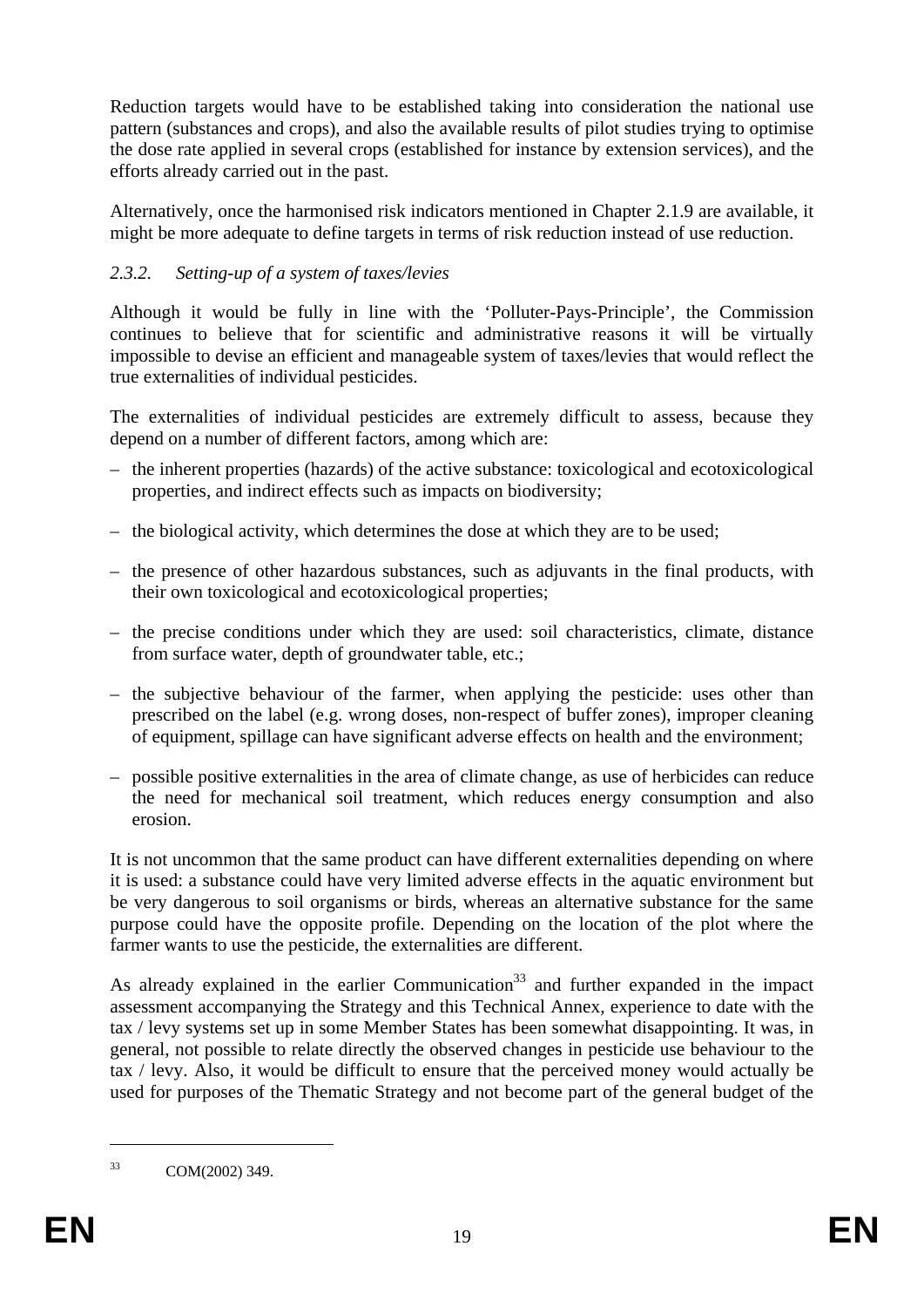Member States, which was always mentioned by farmers and industry as an important element of acceptability.

A non-discriminatory tax system with fixed volume-based rates, which some Member States have set up in the past, is not really desirable, as it only gives incentives to reduce overall quantity of active substances (in tonnes), which could be achieved by increased use of lowdose products, that could actually lead to increased overall risks (see also chapter 2.3.1). In addition, if transferred to Community level, there would be significant distributional effects among the Member States, as the agricultural production in Mediterranean Member States (in particular vine, fruits, vegetables) is more pesticide intensive than arable crops dominating in other Member States.

Therefore, the best that can be achieved is a system that stays manageable in terms of administration and gives incentives to users to make choices that result in a true risk reduction.

A meaningful tax system, if set-up, should follow a model that would set different tax rates depending on certain inherent properties of the substances contained in pesticides, which would have to be assigned to different classes. At this point in time, it seems impossible to devise such a system for the Community for the following reasons:

- the review of active substances in the framework of Directive 91/414/EEC is far from being completed. Evaluations have been finalised for only about 70 out of 450 existing active substances and 50 out of 100 new substances. Scheduled date for finalisation of the review is 2008, and before that date it would not be possible to make statements on risks for all substances;
- current evaluation is limited to inclusion (or non-inclusion) into Annex I of the Directive amounting to a pass/fail judgement with no further categorisation into different classes of risks, and hence no comparison of inherent properties;
- adjuvants are not evaluated at Community level although they can contribute significantly to the overall risk presented by a formulated PPP.

Furthermore, in the absence of better quantification of the externalities, it would be rather impossible to set differentiated taxes that do not entail the risk of creating new inefficiencies.

This situation will change in the future. The Commission will propose in the Regulation revising Directive 91/414/EEC that the current Annex I should be split into three Annexes: one for so called low-risk substances (similar to what is already foreseen in Directive 98/8/EC on biocides), one for 'normal' active substances, and one for substances with remaining concerns (despite overall acceptability). This would form a good basis for a future 'banded' Community system of differential tax rates, in particular once all substances are reviewed and assigned to one of the three Annexes. The revised Directive will also include a Community evaluation for adjuvants.

Until that time, Member States could explore to conceive such 'banded' systems (but they should refrain from setting up non-discriminatory flat rate systems), adapted to their specific situations and to the protection objectives they pursue, as well as with appropriate supporting / compensation measures to assure that revenues are at least partly directed to further other objectives of the Thematic Strategy.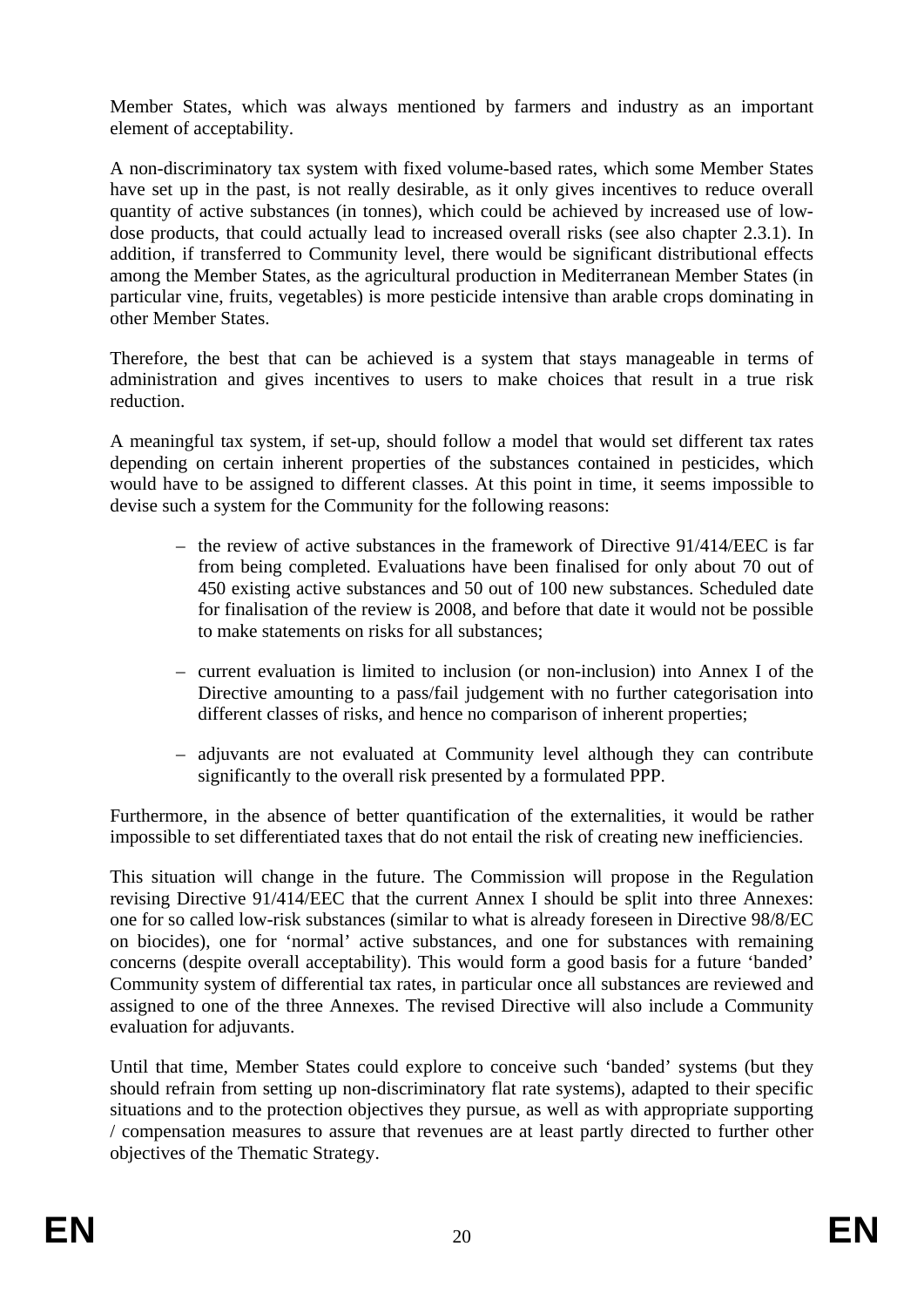A proposal for a possible Community scheme that would give incentives for risk reduction (and not just volume reduction) could then be developed in the forthcoming years, in particular on the basis of the revised Directive 91/414/EEC with risk-specific Annexes for active substances and adjuvants, and on the basis of the acquired experience in the Member States, which would allow to set more appropriate tax levels reflecting better the true externalities and with better information about elasticity.